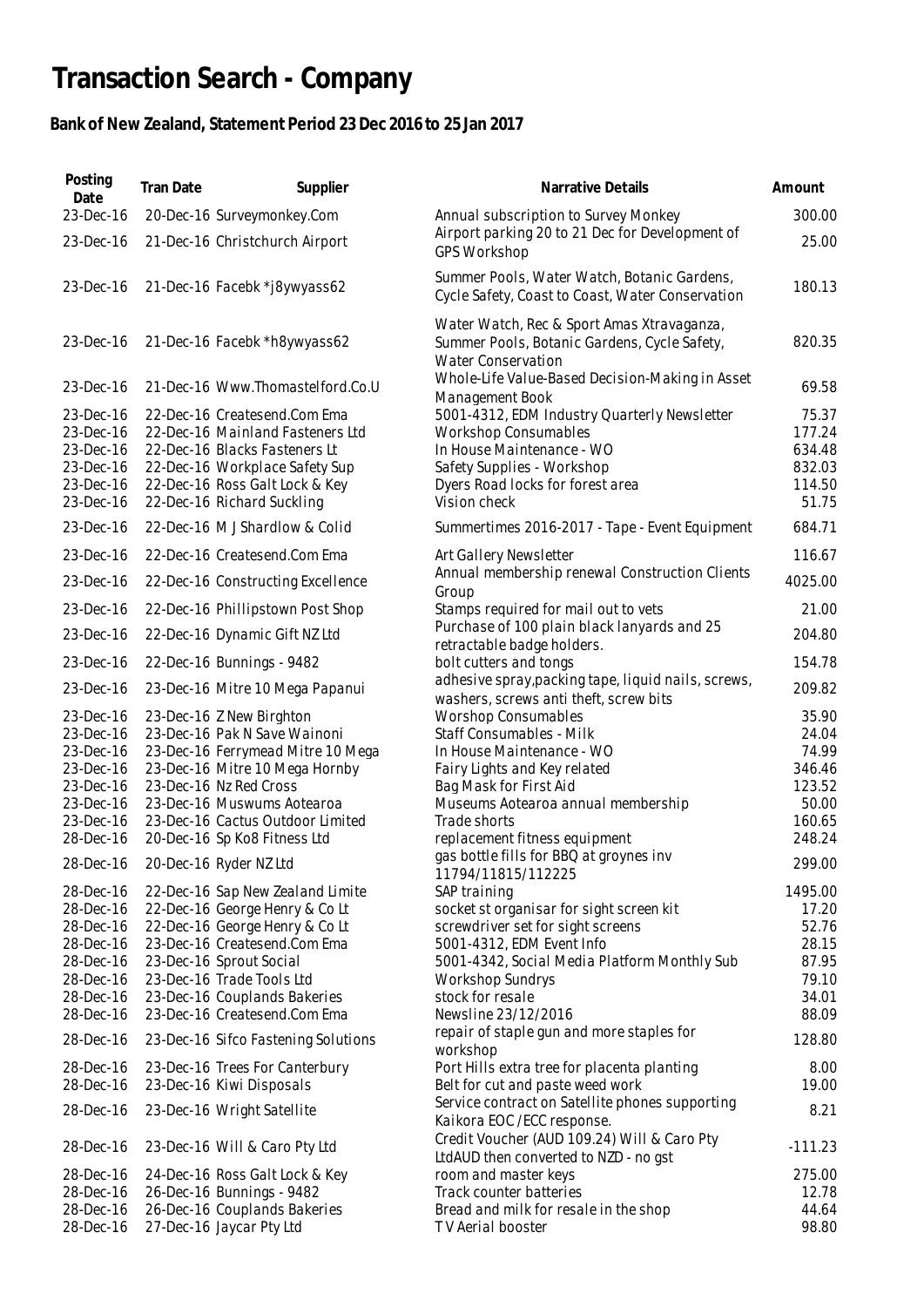| Posting<br>Date        | <b>Tran Date</b>   | Supplier                                                      | Narrative Details                                                                       | Amount         |
|------------------------|--------------------|---------------------------------------------------------------|-----------------------------------------------------------------------------------------|----------------|
| 28-Dec-16<br>28-Dec-16 |                    | 27-Dec-16 Super Cheap Auto<br>27-Dec-16 Bp Connect Marshlands | Torches for Duty officers<br>milk for morning teas                                      | 148.27<br>8.58 |
| 28-Dec-16              |                    | 28-Dec-16 Twl 181 Belfast                                     | 40m replacement hose for Vic Park watering<br>plants in compound storage                | 28.00          |
| 28-Dec-16              |                    | 28-Dec-16 Freshchoice Barrington                              | Milk                                                                                    | 2.25           |
| 28-Dec-16              | 28-Dec-16 Briscoes |                                                               | 3 x single sheet set for Tourist Flat                                                   | 101.00         |
| 28-Dec-16              |                    | 28-Dec-16 Caltex Redwood                                      | Milk for staffroom                                                                      | 3.50           |
| 28-Dec-16              |                    |                                                               |                                                                                         |                |
|                        |                    | 28-Dec-16 Countdown                                           | Groceries for resale in the shop                                                        | 100.00         |
| 29-Dec-16              |                    | 28-Dec-16 Pb Technologies Ltd                                 | Credit Voucher Pb Technologies LtdCredit was for<br>freight for the VGA Splitter.       | $-10.35$       |
| 29-Dec-16              |                    | 28-Dec-16 Couplands Bakeries                                  | milk and bread for resale in the shop                                                   | 45.73          |
| 29-Dec-16              |                    | 29-Dec-16 Ferrymead Mitre 10 Mega                             | Replacement filter for Vac.Cleaner, Ablutions                                           | 59.96          |
| 29-Dec-16              |                    | 29-Dec-16 Mitre 10 Mega Papanui                               | soaker hose (plants), screws (signs), paint brush (<br>paint tools), super glue (signs) | 54.29          |
| 29-Dec-16              |                    | 29-Dec-16 Rebel Christchurch                                  | stopwatch nye                                                                           | 34.99          |
| 29-Dec-16              |                    | 29-Dec-16 Countdown                                           | crew water and ice nye                                                                  | 35.00          |
| 29-Dec-16              |                    | 29-Dec-16 New World South City                                | crew water NYE                                                                          | 105.92         |
|                        |                    |                                                               |                                                                                         |                |
| 29-Dec-16              |                    | 29-Dec-16 Mighty Ape Limited                                  | Controllers for AR (corded)                                                             | 178.00         |
| 29-Dec-16              |                    | 29-Dec-16 Pakn Save Rangiora                                  | Milk for resale in the shop                                                             | 68.80          |
| 30-Dec-16              |                    | 28-Dec-16 Diplomat Motel                                      | Misc - temporary accommodation for Sandiland<br>tenant while unit undergoing testing    | 1520.00        |
| 30-Dec-16              |                    | 29-Dec-16 Unichem Brighton Village                            | First aid kit item                                                                      | 10.98          |
| 30-Dec-16              |                    | 29-Dec-16 Bunnings - 9476                                     | d-batteries for gate counters                                                           | 39.92          |
| 30-Dec-16              |                    | 29-Dec-16 Storage Box-Tower Junctio                           | Plastic trays for diamond cutting                                                       | 59.98          |
| 30-Dec-16              |                    | 29-Dec-16 Ross Galt Lock & Key                                | Gate Security                                                                           | 333.00         |
| 30-Dec-16              |                    | 29-Dec-16 Fresh Choice Parklands                              | PK Milk + Voucher for milk                                                              | 22.95          |
| 30-Dec-16              |                    | 29-Dec-16 Couplands Bakeries                                  | milk and bread for resale in the shop                                                   | 53.86          |
| 30-Dec-16              |                    | 29-Dec-16 Outsider Mountain Sprt                              | Work boots and gaiters                                                                  | 320.85         |
| 30-Dec-16              |                    | 30-Dec-16 Ferrymead Mitre 10 Mega                             | In House Maintenance - WO                                                               | 10.99          |
| 30-Dec-16              |                    | 30-Dec-16 Twl 120 Northlands                                  | 4 bottles of Armour All for Fitness Centre                                              | 100.00         |
| 30-Dec-16              |                    | 30-Dec-16 Nz Red Cross                                        | First Aid supplies                                                                      | 151.97         |
| 30-Dec-16              |                    | 30-Dec-16 Marine Deals Limited                                | Waist waders for Microbiology lab.                                                      | 128.95         |
| 4-Jan-17               |                    | 28-Dec-16 Surveymonkey.Com                                    | Survey Monkey monthly subscription                                                      | 38.45          |
| 4-Jan-17               |                    | 28-Dec-16 Officevibe                                          | ITDC Officevibe 2016-01 Monthly sub                                                     | 70.98          |
| 4-Jan-17               |                    | 29-Dec-16 Hootsuite Media Inc.                                | hootsuite monthly licence                                                               | 97.58          |
|                        |                    |                                                               |                                                                                         |                |
| 4-Jan-17               |                    | 29-Dec-16 Safari Bks Online-Flow                              | ITII Safarai Online Books 2016-01                                                       | 57.67          |
| $4$ -Jan-17            |                    | 30-Dec-16 Paknsave Moorhouse                                  | Milk for Carlyle St staffroom                                                           | 5.00           |
| 4-Jan-17<br>4-Jan-17   |                    | 30-Dec-16 Przcharge.Prezi.Com<br>30-Dec-16 Scent Strips       | Prezi monthly subscription<br>Haines & Hinterding materials-perfume supplies            | 16.96<br>98.70 |
| 4-Jan-17               |                    | 30-Dec-16 Ecocentral Ltd                                      |                                                                                         | 24.10          |
|                        |                    |                                                               | Dump fees                                                                               |                |
| $4$ -Jan-17            | 30-Dec-16 Goformz  |                                                               | ITCC GoForms Monthly Sub 2016-01                                                        | 92.90          |
| $4$ -Jan-17            |                    | 30-Dec-16 Dominos Pizza - Barbadoes                           | crew dinner for NYE                                                                     | 180.29         |
| $4$ -Jan-17            |                    | 31-Dec-16 Facebk *kpdzaa6b32                                  | 5001-4310, Facebook Advertising                                                         | 11.31          |
| 4-Jan-17               |                    | 31-Dec-16 Facebk *jpdzaa6b32                                  | 5001-4310, Facebook Advertising                                                         | 59.60          |
| 4-Jan-17               |                    | 31-Dec-16 Facebk *jqz5sa24y2                                  | facebook event boost                                                                    | 5.54           |
| 4-Jan-17               |                    | 31-Dec-16 Facebk *hqz5sa24y2                                  | facebook post boost                                                                     | 7.46           |
| 4-Jan-17               |                    | 31-Dec-16 Ecocentral Ltd                                      | Refuse                                                                                  | 568.76         |
| 4-Jan-17               |                    | 31-Dec-16 Facebk *62sylaey22                                  | New Regent Street Facebook posts<br>Promoting QEii Fitness, Offering Pools etc and      | 26.79          |
| 4-Jan-17               |                    | 31-Dec-16 Facebk *25w4uasqc2                                  | Struggling to stick to your fitness routine<br>Facebook post                            | 107.58         |
| $4$ -Jan-17            |                    | 31-Dec-16 Facebk *atlbbbedr2                                  | Summertimes events Facebook posts                                                       | 165.20         |
| 4-Jan-17               |                    | 31-Dec-16 Facebk *ujbgja6t62                                  | Drink/Drive, Summer Pools, Waterwatch, Library                                          | 237.90         |
|                        |                    |                                                               | Holiday activities, Fittest Year Yet<br>Summer Pools, Blackcaps,                        |                |
| $4-Jan-17$             |                    | 31-Dec-16 Facebk *tjbgja6t62                                  | Drink/Drive, Waterwatch, Library school holidays,<br>YMCA Carols by candlelight         | 477.34         |
|                        |                    | 31-Dec-16 Facebk *598s6bj8v2                                  | Facebook promotion.                                                                     | 120.00         |
| 4-Jan-17<br>4-Jan-17   |                    |                                                               |                                                                                         | 1.69           |
|                        |                    | 31-Dec-16 Facebk *79mj3bnzs2                                  | Facebook campaign                                                                       |                |
| 4-Jan-17               |                    | 31-Dec-16 Facebk *69mj3bnzs2                                  | Facebook campaign                                                                       | 347.92         |
| $4$ -Jan-17            |                    | 31-Dec-16 Facebk *7zkgebnsp2                                  | Facebook advertising for Transport for<br>Christchurch                                  | 78.11          |
| 4-Jan-17               |                    | 31-Dec-16 Couplands Bakeries                                  | bread for re sale in the shop                                                           | 12.00          |
| 4-Jan-17               |                    | 31-Dec-16 Couplands Bakeries                                  | bread and milk for resale in the shop                                                   | 53.86          |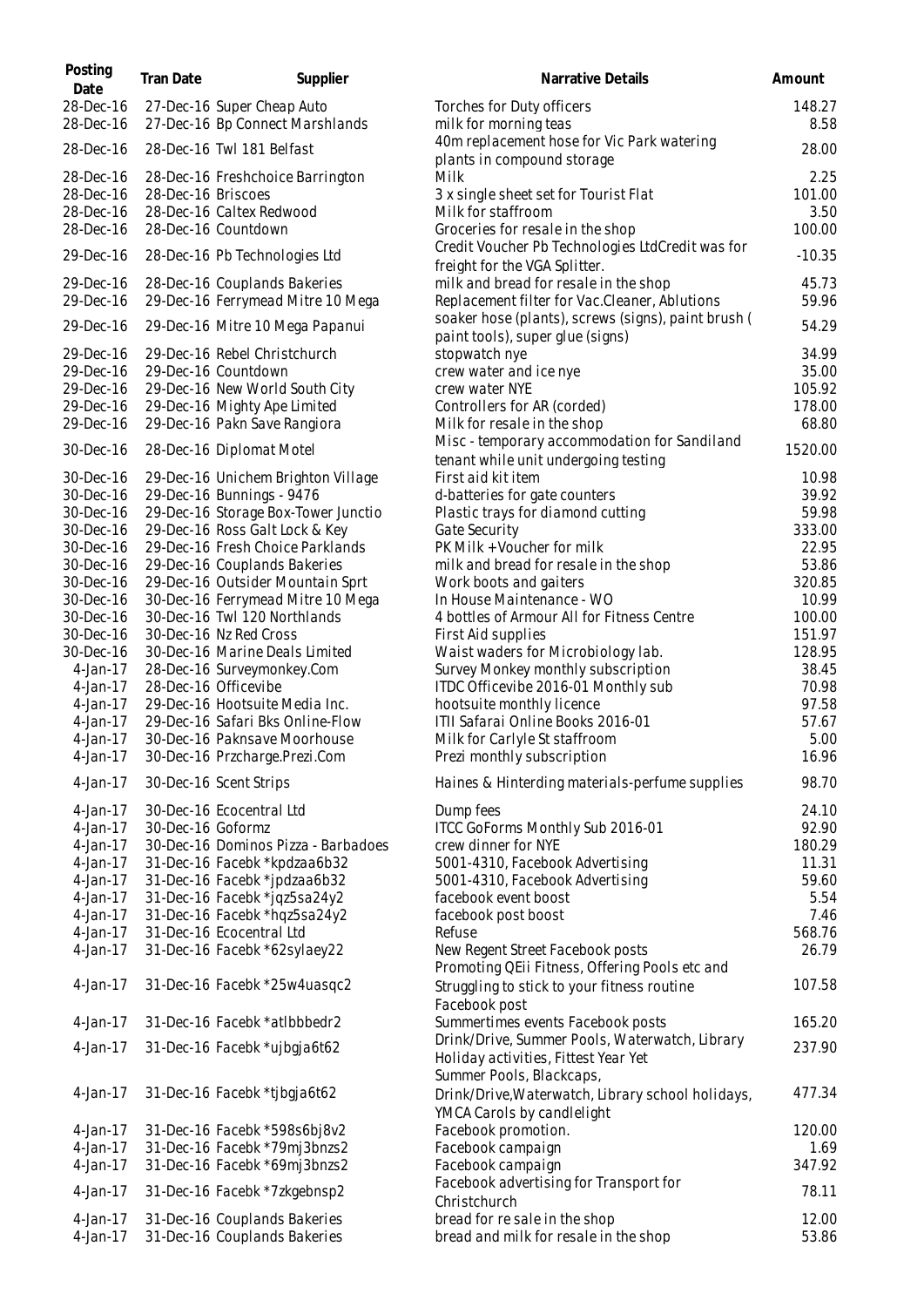| Posting<br>Date | Tran Date | Supplier                         | Narrative Details                                                                           | Amount |
|-----------------|-----------|----------------------------------|---------------------------------------------------------------------------------------------|--------|
| 4-Jan-17        |           | 1-Jan-17 New World South City    | Milk and Pepper for staffroom over Christmas<br>break whilst delivery stopped               | 24.04  |
| 4-Jan-17        |           | 1-Jan-17 Fulcrumapp.Com          | Supply of data capture tool CWW assets                                                      | 184.34 |
| 4-Jan-17        |           | 1-Jan-17 Twl 181 Belfast         | DVD for outside movies                                                                      | 14.99  |
| $4-Jan-17$      |           | 2-Jan-17 Bunnings - 9482         | Cable Ties                                                                                  | 80.54  |
| $4-Jan-17$      |           | 2-Jan-17 Frozen Direct 2010      | Stock for resale                                                                            | 97.95  |
| $4-Jan-17$      |           | 2-Jan-17 Yogaglo.Com             | Yogalo subscription for tutors upskilling.                                                  | 26.54  |
| 4-Jan-17        |           | 2-Jan-17 Mitre 10 Beckenham      | Tent pegs for fire investigation                                                            | 15.54  |
| 4-Jan-17        |           | 2-Jan-17 Twl 181 Belfast         | DVD for holiday programme                                                                   | 19.99  |
| 4-Jan-17        |           | 2-Jan-17 Couplands Bakeries      | Bread and milk for resale in the shop                                                       | 50.62  |
| 4-Jan-17        |           | 2-Jan-17 Countdown               | milk for resale in the shop                                                                 | 57.60  |
| $4-Jan-17$      |           | 3-Jan-17 Ferrymead Mitre 10 Mega | tree pruning and weeding equipment for<br>Charlesworth Reserve                              | 144.80 |
| 4-Jan-17        |           | 3-Jan-17 Inxpress Australia      | Freight for stock                                                                           | 353.99 |
| $4-Jan-17$      |           | 3-Jan-17 Ecocentral Ltd          | Refuse disposal                                                                             | 694.08 |
| 4-Jan-17        |           | 3-Jan-17 New World St Martins    | Milk for Rangers Tea Room                                                                   | 7.90   |
| 4-Jan-17        |           | 3-Jan-17 Central Innovation      | ITCS ArchiCAD 2016-01 Monthly sub                                                           | 339.25 |
| 4-Jan-17        |           | 3-Jan-17 Twl 181 Belfast         | DVD for holiday programme and measuring jug                                                 | 34.97  |
| 4-Jan-17        |           | 4-Jan-17 Freshchoice Barrington  | milk                                                                                        | 2.39   |
| 4-Jan-17        |           | 4-Jan-17 Pak N Save Northlands   | Straws for school holiday activities                                                        | 1.89   |
| 4-Jan-17        |           | 4-Jan-17 Caltex Redwood          | Milk for staffroom                                                                          | 3.50   |
| 4-Jan-17        |           | 4-Jan-17 Bbb Christchurch        | items for SC room setting                                                                   | 20.50  |
| 4-Jan-17        |           | 4-Jan-17 Twl 123 Eastgate        | bean bags x2 7 filler and items for room theme                                              | 147.24 |
| $4-Jan-17$      |           | 4-Jan-17 New World Halswell      | MILK OVER XMAS BREAK                                                                        | 9.00   |
| $4-Jan-17$      |           | 4-Jan-17 Pgg Wrightson Chch      | Agrichemical for pastoral weeds and trough<br>connections.                                  | 870.85 |
| $4$ -Jan-17     |           | 4-Jan-17 Sydenham Bakery         | Catering - Morning tea                                                                      | 76.20  |
| $4$ -Jan-17     |           | 4-Jan-17 Twl 120 Northlands      | Movies for holiday programme                                                                | 25.00  |
| 5-Jan-17        |           | 4-Jan-17 Bunnings - 9482         | knead-it aqua selleys for pool repairs. Caribiners<br>for nets/lane ropes etc               | 327.61 |
| 5-Jan-17        |           | 4-Jan-17 Spotify P016e489b3      | Gallery Spotify Account                                                                     | 12.99  |
| 5-Jan-17        |           | 4-Jan-17 Blacks Fasteners Lt     | In House Maintenance - WO                                                                   | 36.11  |
| 5-Jan-17        |           | 4-Jan-17 Nz Safety Blackwoods    | PPE                                                                                         | 172.60 |
| 5-Jan-17        |           | 4-Jan-17 Nz Safety Blackwoods    | Safety Boots                                                                                | 196.33 |
| 5-Jan-17        |           | 4-Jan-17 P & J Group Limited     | 700ml light grey ink cartridge for Epson 7890<br>plotter                                    | 579.80 |
| 5-Jan-17        |           | 4-Jan-17 Bunnings - 9482         | spanners, driver bits, hooks                                                                | 143.88 |
| 5-Jan-17        |           | 4-Jan-17 Lincraft NZ Limited     | ribbon for SC room theme                                                                    | 7.47   |
| 5-Jan-17        |           | 4-Jan-17 Fosters Outdoor Power   | New blades for pruning saws                                                                 | 82.00  |
| 5-Jan-17        |           | 4-Jan-17 Nz Safety Blackwoods    | box ear plugs                                                                               | 218.36 |
| 5-Jan-17        |           | 4-Jan-17 Fosters Outdoor Power   | Hand saw for cutting back veg on the bush tracks                                            | 75.00  |
| 5-Jan-17        |           | 4-Jan-17 Bp Connect Marshlands   | Milk for BLFP                                                                               | 17.16  |
| 5-Jan-17        |           | 4-Jan-17 Caltex Hornby           | Milk for tearoom                                                                            | 7.20   |
| 5-Jan-17        |           | 4-Jan-17 Bunnings - 9476         | Work Gloves for Preparing Lantern Containers                                                | 32.90  |
| 5-Jan-17        |           | 4-Jan-17 Couplands Bakeries      | Bread and milk for resale in the shop                                                       | 50.62  |
|                 |           |                                  | Maintenance accessories, cord shock, valves,                                                |        |
| 5-Jan-17        |           | 4-Jan-17 Bunnings - 9482         | spary paint                                                                                 | 166.10 |
| 5-Jan-17        |           | 5-Jan-17 Ferrymead Mitre 10 Mega | potting mix for Ihutai Trust to pot native<br>seedlings for revege around estuary area      | 103.84 |
| 5-Jan-17        |           | 5-Jan-17 Twl 178 Barrington      | Araldit glue for repairs & rollers for painting UV<br>area                                  | 19.96  |
| 5-Jan-17        |           | 5-Jan-17 Repco 130               | Jockey wheel and bolt                                                                       | 70.06  |
| 5-Jan-17        |           | 5-Jan-17 Twl 120 Northlands      | sunblock and sanitary items for resale in shop<br>plus itmes for crafts - holiday programme | 75.64  |
| $6$ -Jan-17     |           | 4-Jan-17 Apple NZ Gcs            | Pages App fro Mac Pro                                                                       | 29.99  |
| $6$ -Jan-17     |           | 4-Jan-17 Formassembly.Com        | ITDC FormAssembly 2016-01                                                                   | 387.35 |
| $6$ -Jan-17     |           | 4-Jan-17 Ryder NZ Ltd            | Gas bottles for camp BBQ's                                                                  | 316.74 |
| $6$ -Jan-17     |           | 5-Jan-17 Nz Safety Blackwoods    | Safety Supplies - Workshop                                                                  | 428.12 |
| $6$ -Jan-17     |           | 5-Jan-17 Mr Rental Christchurch  | Misc Eployment Exp - short term furniture hire for                                          | 370.00 |
| $6$ -Jan-17     |           | 5-Jan-17 Resene Paints           | <b>CETAS units</b><br>paint to re paint UV area                                             | 105.95 |
| $6$ -Jan-17     |           | 5-Jan-17 Bunnings - 9482         | Maintenance accessories, plus, bushes, sockets,<br>o ring kit                               | 23.76  |
|                 |           |                                  |                                                                                             |        |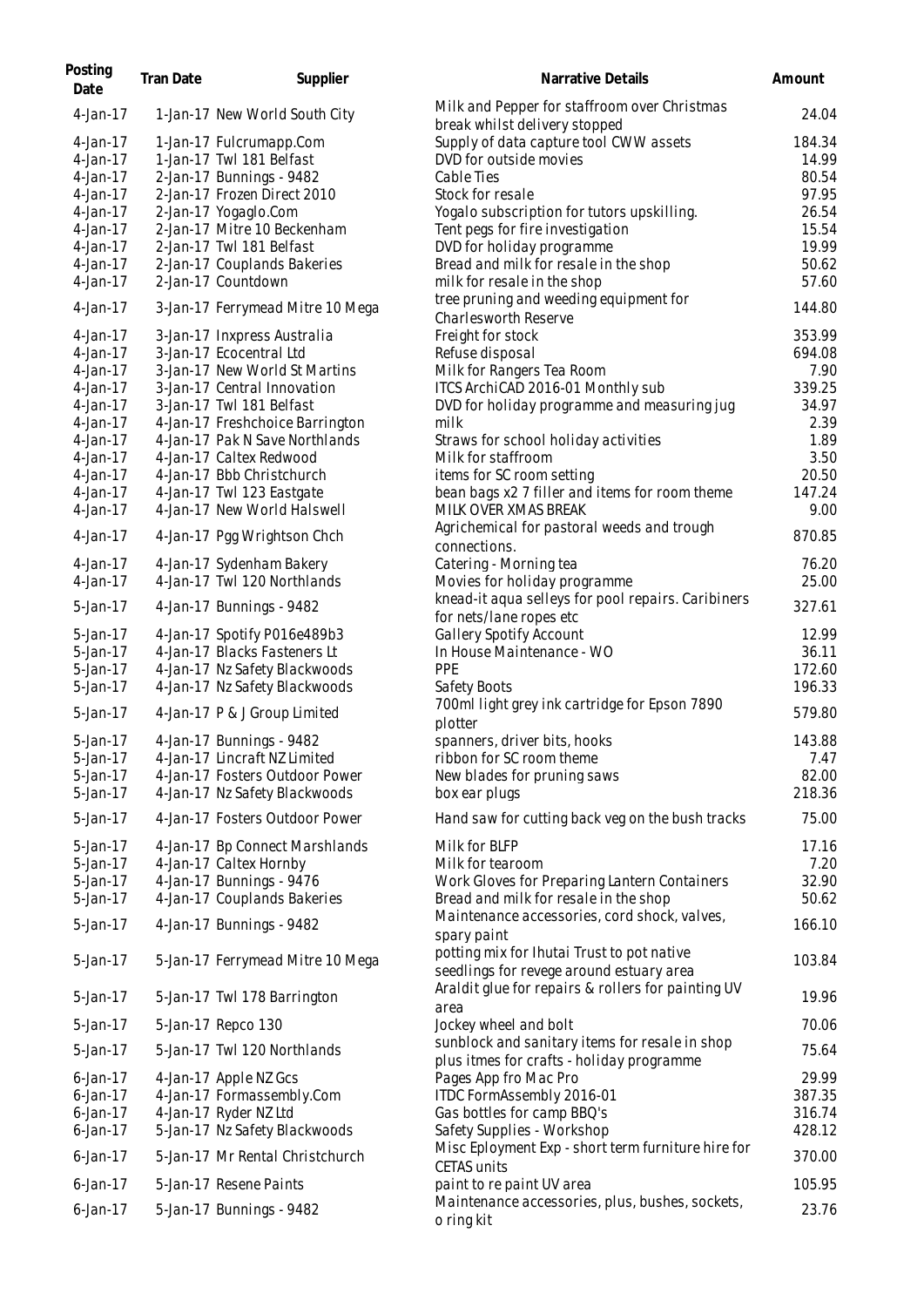| Posting<br>Date            | Tran Date | Supplier                                                      | <b>Narrative Details</b>                                                                        | Amount         |
|----------------------------|-----------|---------------------------------------------------------------|-------------------------------------------------------------------------------------------------|----------------|
| $6$ -Jan-17                |           | 5-Jan-17 Kmart - Shirley                                      | Items for activities in the lodge for holiday<br>programme                                      | 50.00          |
| $6$ -Jan-17                |           | 6-Jan-17 Countdown                                            | Kitchen supplies                                                                                | 23.49          |
| $6$ -Jan-17                |           | 6-Jan-17 New World Northwood                                  | batteries for water timers. coffee for nursery tea<br>room                                      | 115.95         |
| $6$ -Jan-17                |           | 6-Jan-17 Countdown                                            | Snacks for monthly Magic the Gathering youth<br>programme                                       | 7.76           |
| $6$ -Jan-17                |           | 6-Jan-17 Akaroa Adventure Centre                              | stamps                                                                                          | 100.00         |
| $6$ -Jan-17                |           | 6-Jan-17 Briscoes Chch Salisbury                              | Promotional Material for Coastal Burwood<br>Community Board events                              | 99.96          |
| $6$ -Jan-17<br>$6$ -Jan-17 |           | 6-Jan-17 Twl 181 Belfast<br>6-Jan-17 Countdown                | DVD for holiday programme<br>milk for resale in the shop                                        | 29.97<br>52.80 |
| $9$ -Jan-17                |           | 6-Jan-17 Kleenwash Supplies                                   | Complete mop with handle for cleaning blue mat.                                                 | 61.46          |
| 9-Jan-17                   |           | 6-Jan-17 Bunnings - 9476                                      | Vacuum bags.<br>Caribiners for lane ropes/nets etc                                              | 195.50         |
| 9-Jan-17                   |           |                                                               | Plumbing spares to repair leaking tap Toilet                                                    | 33.86          |
|                            |           | 6-Jan-17 Brighton Hammer Hardware                             | block.                                                                                          |                |
| 9-Jan-17                   |           | 6-Jan-17 Ross Galt Lock & Key                                 | parks locks and keys (ROTO K)                                                                   | 499.10         |
| $9$ -Jan-17                |           | 6-Jan-17 Storage Box - Papanui                                | Storage bins for spill-kit to comply with Handling<br>of Dangerous goods (chemicals)            | 269.88         |
| $9$ -Jan-17                |           | 6-Jan-17 Nz Safety Blackwoods                                 | Earplugs for poolside staff, replacement hose<br>nozzle, Tape & Cable ties for general securing | 479.41         |
| 9-Jan-17                   |           | 6-Jan-17 Westfield Gift Voucher                               | Summertimes 2017 - Sunday Bandstand - Gift<br>Vouchers - Performers                             | 600.00         |
| $9$ -Jan-17                |           | 6-Jan-17 Fulcrumapp.Com                                       | monthly subscription to app for Urban Rangers<br>for supplies calucation                        | 73.56          |
| $9$ -Jan-17                |           | 6-Jan-17 Bunnings - 9482                                      | Equipment for Coastal Burwood Promotional<br>Events                                             | 44.00          |
| 9-Jan-17                   |           | 6-Jan-17 Bunnings - 9476                                      | Group fitness temporary fan Pioneer                                                             | 199.00         |
| $9$ -Jan-17<br>$9$ -Jan-17 |           | 6-Jan-17 Couplands Bakeries                                   | Bread and milk for resale in the shop                                                           | 56.60<br>95.23 |
| 9-Jan-17                   |           | 6-Jan-17 Amazon *mktplce Eu-Uk<br>7-Jan-17 Trumba Corporation | Library book<br>trumba monthly licence                                                          | 191.17         |
| $9$ -Jan-17                |           | 7-Jan-17 Frozen Direct 2010                                   | Stock for resale                                                                                | 59.50          |
| $9$ -Jan-17                |           | 8-Jan-17 Peninsula Trading Post                               | 3 USB sticks to store data from office computer on                                              | 44.97          |
| $9$ -Jan-17                |           | 8-Jan-17 Ecocentral Ltd                                       | Dump fees                                                                                       | 19.28          |
| 9-Jan-17                   |           | 9-Jan-17 Mitre 10 Mega Hornby                                 | hand cleaner for staff toilets                                                                  | 130.55         |
| $9$ -Jan-17                |           | 9-Jan-17 Jaycar Pty Ltd                                       | <b>Tech Tools</b>                                                                               | 36.80          |
| $9$ -Jan-17                |           | 9-Jan-17 Jaycar Pty Ltd                                       | In House Maintenance - WO                                                                       | 73.80          |
| $9$ -Jan-17                |           | 9-Jan-17 Caltex Dyers Road                                    | In House Maintenance - WO                                                                       | 31.10          |
| 9-Jan-17                   |           | 9-Jan-17 Dyers Rd Timber & Bldg                               | In House Maintenance - WO                                                                       | 32.98          |
| $9$ -Jan-17                |           | 9-Jan-17 Ccc Parking                                          | parking to attend meeting                                                                       | 3.60           |
| $9$ -Jan-17                |           | 9-Jan-17 Fresh Choice Parklands                               | Staffroom expenses - tea, coffee, milk, sugar,<br>dishwash                                      | 46.85          |
| 9-Jan-17                   |           | 9-Jan-17 Wsl Papanui                                          | Scissors and crayons for school holiday<br>activities                                           | 44.92          |
| $9$ -Jan-17                |           | 9-Jan-17 Cashmere Super Dairy                                 | morning teas supplies for eastenders                                                            | 22.78          |
| 9-Jan-17                   |           | 9-Jan-17 Noel Leeming 12                                      | iPad for pool test IMS tool                                                                     | 449.00         |
| $9$ -Jan-17                |           | 9-Jan-17 Xcm Group Limited                                    | <b>PPE</b><br>5 Small pocket LED torches - for staff at major                                   | 136.86         |
| 10-Jan-17                  |           | 8-Jan-17 Amazon Mktplace Pmts                                 | events                                                                                          | 70.76          |
| 10-Jan-17                  |           | 9-Jan-17 Institute Of Directo                                 | Membership to Institute of Directors                                                            | 635.00         |
| 10-Jan-17                  |           | 9-Jan-17 Inxpress Australia                                   | Freight OVERCHARGE                                                                              | 98.42          |
| 10-Jan-17                  |           | 9-Jan-17 Twl 120 Northlands                                   | 2 stools for children to read the self issues                                                   | 24.00          |
| 10-Jan-17                  |           | 9-Jan-17 Super Cheap Auto                                     | Vehicle Maintenance - On Call Truck                                                             | 42.77          |
| 10-Jan-17                  |           | 9-Jan-17 Rex Wheels & Castors                                 | Workshop Bench                                                                                  | 129.00         |
| 10-Jan-17                  |           | 9-Jan-17 Saeco Wilson                                         | <b>Workshop Sundrys</b>                                                                         | 155.35         |
| 10-Jan-17                  |           | 9-Jan-17 The Disc Shop                                        | DVD cases for 4,6, and 10 discs                                                                 | 289.11         |
| 10-Jan-17                  |           | 9-Jan-17 Radio Spectrum                                       | Radio licence annual fees                                                                       | 920.00         |
| 10-Jan-17                  |           | 9-Jan-17 Nz Printing Ltd Customedi                            | Training books for TC/STMS Course<br>Department of Building & Housing Licensed                  | 1043.63        |
| 10-Jan-17                  |           | 9-Jan-17 Mbie Bldg & Housing                                  | Building Practitioner Scheme - Annual Licensing<br>Charge                                       | 199.34         |
| 10-Jan-17                  |           | 9-Jan-17 Lincraft NZ Limited                                  | Fabric for recovering a bench seat in library                                                   | 30.58          |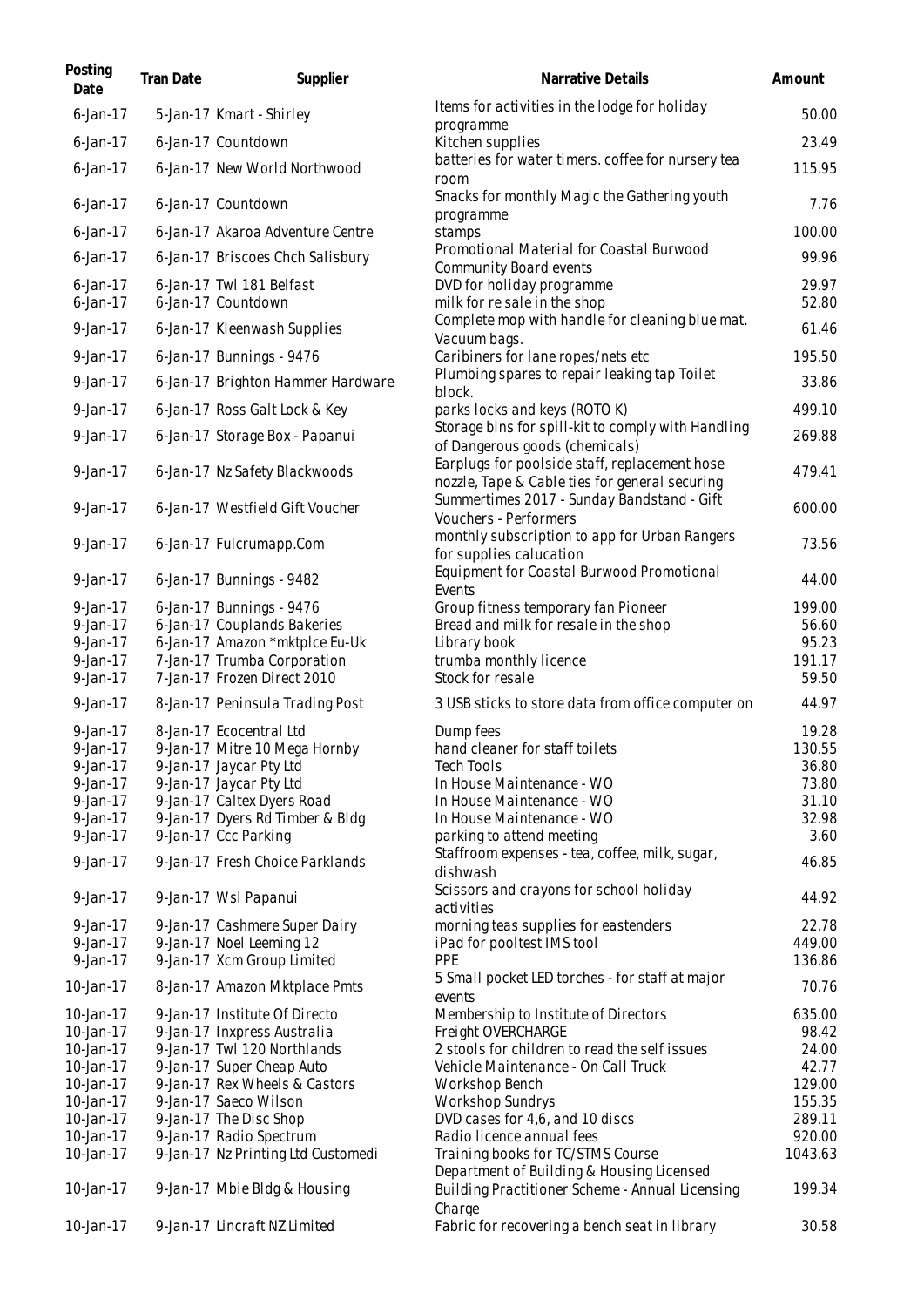| Posting<br>Date                                                            | <b>Tran Date</b>   | Supplier                                                                                                                                                                                    | Narrative Details                                                                                                                                                                             | Amount                                                 |
|----------------------------------------------------------------------------|--------------------|---------------------------------------------------------------------------------------------------------------------------------------------------------------------------------------------|-----------------------------------------------------------------------------------------------------------------------------------------------------------------------------------------------|--------------------------------------------------------|
| 10-Jan-17                                                                  |                    | 9-Jan-17 Bunnings - 9476                                                                                                                                                                    | pressure gauge holder and cleaning equipment                                                                                                                                                  | 34.08                                                  |
| 10-Jan-17                                                                  |                    | 9-Jan-17 Nzls Cle - Zeald                                                                                                                                                                   | CPD hours for In House & Government seminar -<br>Wellington                                                                                                                                   | 545.00                                                 |
| 10-Jan-17<br>10-Jan-17<br>10-Jan-17<br>10-Jan-17<br>10-Jan-17<br>10-Jan-17 |                    | 9-Jan-17 Ideal Electrical Syd<br>9-Jan-17 The Frontrunner Bushin<br>9-Jan-17 Couplands Bakeries<br>9-Jan-17 Ecocentral Ltd<br>10-Jan-17 Mrc Global (NZ) Ltd<br>10-Jan-17 Just Incredible Nb | flouro bulbs for Culbert be-bop replacement<br>New shoes<br>Milk and bread for resale in the shop<br>Dump fees - rubbish truck<br>In House Maintenance - WO<br>Items for craft group activity | 185.15<br>180.00<br>23.96<br>332.58<br>105.80<br>15.87 |
| 10-Jan-17                                                                  |                    | 10-Jan-17 Media Solutions Ltd                                                                                                                                                               | Infrastructure News magazine annual subsciption                                                                                                                                               | 39.00                                                  |
| 10-Jan-17<br>10-Jan-17<br>10-Jan-17<br>10-Jan-17<br>10-Jan-17<br>10-Jan-17 |                    | 10-Jan-17 Freshchoice Barrington<br>10-Jan-17 Blacks Fasteners Ltd<br>10-Jan-17 Caltex Redwood<br>10-Jan-17 Paper Plus Eastgate<br>10-Jan-17 Space Academy<br>10-Jan-17 Gordon Harris Chch  | Milk voucher<br>Replace bolts on functional frame<br>milk for staffroom<br>Office supples<br>Venue Hire for LINC Meeting<br>Roll of paper for photo reproductions for                         | 40.00<br>2.78<br>7.00<br>24.99<br>175.00<br>263.70     |
| 10-Jan-17<br>11-Jan-17<br>11-Jan-17<br>11-Jan-17                           |                    | 10-Jan-17 Salcom Technologies<br>9-Jan-17 B&h Photo, 800-606-6969<br>9-Jan-17 Sprout Social<br>10-Jan-17 Nz Safety Blackwoods                                                               | exhibition He Waka Eke Noa<br>Parks Duty Pager RC<br>2 x close-up extension tubes for Pentax 645z.<br>ITDC Sprout Social Monthly 2016-01<br>Sun screen for pool users                         | 212.75<br>157.54<br>473.83<br>110.88                   |
| 11-Jan-17                                                                  |                    | 10-Jan-17 Nz Safety Blackwoods                                                                                                                                                              | safety gear - safety glasses and work boot socks                                                                                                                                              | 67.51                                                  |
| 11-Jan-17<br>11-Jan-17<br>11-Jan-17                                        |                    | 10-Jan-17 Gooses Screen Design 2007<br>10-Jan-17 Radio Spectrum                                                                                                                             | for staff<br>Gooses uniform for Fitness Centre at Pioneer<br>Radio Licence - 187813                                                                                                           | 686.55<br>57.50<br>113.79                              |
| 11-Jan-17                                                                  |                    | 10-Jan-17 Nz Safety Blackwoods<br>10-Jan-17 Richard Suckling                                                                                                                                | H & S Equipment<br>\$150+gst CCC contribution to frame and lens for<br>VDU operator                                                                                                           | 172.50                                                 |
| 11-Jan-17                                                                  |                    | 10-Jan-17 Speed Power & Stabil                                                                                                                                                              | Slam ball and new strength bands to replace<br>broken                                                                                                                                         | 159.38                                                 |
| 11-Jan-17<br>11-Jan-17<br>11-Jan-17                                        |                    | 10-Jan-17 Digiweb New Zealand Ltd<br>10-Jan-17 Couplands Bakeries<br>11-Jan-17 Countdown                                                                                                    | webhosting cost for city of cycling website<br>Bread and milk for resale in the shop<br>Milk for Carlyle St staffroom                                                                         | 189.75<br>17.94<br>6.74                                |
| 11-Jan-17<br>11-Jan-17<br>11-Jan-17<br>11-Jan-17                           |                    | 11-Jan-17 Countdown<br>11-Jan-17 Mitre 10 Mega Papanui<br>11-Jan-17 Rebel Christchurch<br>11-Jan-17 Countdown                                                                               | Stock for resale<br>padlock for Trailer<br>replacement stop watch<br>Misc - provisions for consultation                                                                                       | 172.22<br>18.98<br>34.99<br>33.45                      |
| 11-Jan-17<br>11-Jan-17<br>11-Jan-17                                        |                    | 11-Jan-17 Wsl Hornby<br>11-Jan-17 Mitre 10 Beckenham<br>11-Jan-17 New World South City                                                                                                      | Black & Colour toners for laser printer for office<br>Electronic bell for customers in library<br>Morning tea supplies                                                                        | 641.34<br>37.47<br>80.23                               |
| 11-Jan-17<br>11-Jan-17                                                     |                    | 11-Jan-17 Ferrymead Mitre 10 Mega<br>11-Jan-17 Irrigation Warehouse                                                                                                                         | concrete for putting in posts<br>irrigation section h and c<br>Extension cables for base station radio install at                                                                             | 62.76<br>366.39                                        |
| $11$ -Jan-17<br>11-Jan-17                                                  | 11-Jan-17 Torpedo7 | 11-Jan-17 Jaycar Pty Ltd                                                                                                                                                                    | Rapaki Marae<br>Bike Racks Sign of Kiwi                                                                                                                                                       | 34.70<br>140.93                                        |
| 11-Jan-17                                                                  |                    | 11-Jan-17 Shuk Engineering Dist                                                                                                                                                             | rubber o'rings for Culbert be-bop bulb<br>replacement                                                                                                                                         | 96.60                                                  |
| 12-Jan-17                                                                  |                    | 1-Jan-17 Ryder NZ Ltd                                                                                                                                                                       | gas bottle fills for BBQ at groynes inv 11965                                                                                                                                                 | 89.70                                                  |
| 12-Jan-17                                                                  |                    | 10-Jan-17 Www.lce.Org.Uk                                                                                                                                                                    | Professional Membership Fee Institute of Civil<br>Engineers                                                                                                                                   | 453.82                                                 |
| 12-Jan-17<br>12-Jan-17<br>12-Jan-17<br>12-Jan-17                           |                    | 10-Jan-17 Wufoo.Com/charge<br>10-Jan-17 Skr*abebooks.Co 3z6o9x<br>11-Jan-17 Kevin Daly Mowers Ltd<br>11-Jan-17 Bunnings - 9476                                                              | vendor registration events<br>Library book<br>3lts 2 stroke oil for small plant<br>pad bolts for the kiosk doors                                                                              | 44.02<br>28.46<br>21.00<br>23.16                       |
| 12-Jan-17<br>12-Jan-17<br>12-Jan-17                                        |                    | 11-Jan-17 Nz Safety Blackwoods<br>11-Jan-17 S & T Stainless<br>11-Jan-17 Computer Dynamics Ltd                                                                                              | H & S Consumables<br>In House Maintenance - WO<br>6 fibre patch cables                                                                                                                        | 42.13<br>228.85<br>122.61                              |
| 12-Jan-17                                                                  |                    | 11-Jan-17 Createsend.Com Ema                                                                                                                                                                | Recreation and Sport Centres Welcome Email 11<br>January 2017                                                                                                                                 | 8.53                                                   |
| 12-Jan-17<br>12-Jan-17<br>12-Jan-17<br>12-Jan-17                           |                    | 11-Jan-17 Createsend.Com Ema<br>11-Jan-17 Alpha Lamspecs<br>11-Jan-17 061784370<br>11-Jan-17 Harvey Norman                                                                                  | Art Gallery email<br>laminating<br>Lightsite - replacement bulbs<br>Ipad mini for water testing in pool area.                                                                                 | 14.41<br>32.10<br>438.27<br>541.99                     |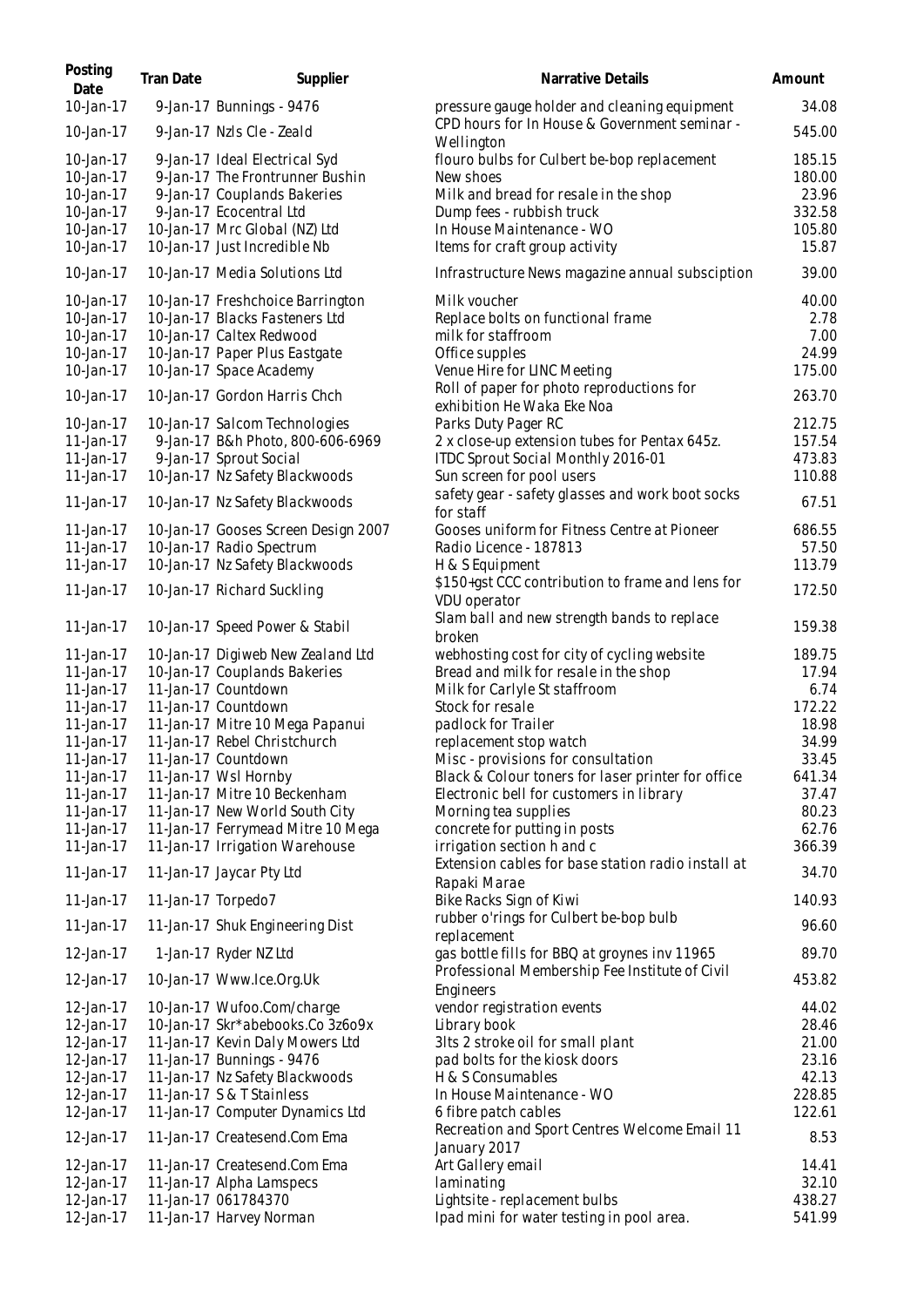| Posting<br>Date                                  | Tran Date       | Supplier                                                                                                                         | Narrative Details                                                                                                                                  | Amount                              |
|--------------------------------------------------|-----------------|----------------------------------------------------------------------------------------------------------------------------------|----------------------------------------------------------------------------------------------------------------------------------------------------|-------------------------------------|
| 12-Jan-17                                        |                 | 11-Jan-17 Pool Land Ltd                                                                                                          | 50mm push in eyeball nozzle for Governors bay                                                                                                      | 14.90                               |
| 12-Jan-17<br>12-Jan-17<br>12-Jan-17<br>12-Jan-17 |                 | 11-Jan-17 Hall Machinery Chris<br>11-Jan-17 Hall Machinery Chris<br>11-Jan-17 Bunnings - 9482<br>11-Jan-17 Caltex Hornby         | Pool<br>part payment for drain covers for Halswell Pool.<br>repairs to vacuum pump at Woodham park pool<br>Tree stakes<br>Milk for tearoom         | 144.90<br>442.75<br>58.32<br>7.20   |
| 12-Jan-17                                        |                 | 11-Jan-17 Protector Safety Supply                                                                                                | Hi Viz safety vests for Cycle safe staff & students                                                                                                | 516.39                              |
| 12-Jan-17<br>12-Jan-17<br>12-Jan-17<br>12-Jan-17 |                 | 11-Jan-17 Service Plus<br>12-Jan-17 Pak N Save Riccarton<br>12-Jan-17 Chch City Council Civic<br>12-Jan-17 Mitre 10 Mega Papanui | Test / recharge iPad battery from SLC<br>bait for wasp stations<br>2x booklets of Parking vouchers<br>water timer to replace faulty unit. Nursery. | 25.00<br>6.59<br>62.00<br>119.00    |
| 12-Jan-17                                        |                 | 12-Jan-17 Mitre 10 Beckenham                                                                                                     | Various drill bits for drilling signs for Waltham                                                                                                  | 39.64                               |
| 12-Jan-17                                        |                 | 12-Jan-17 Countdown                                                                                                              | Pool.<br>Replacement light bulb and Raid Ant Killer                                                                                                | 12.69                               |
| 12-Jan-17                                        |                 | 12-Jan-17 Mighty Ape Limited                                                                                                     | 4 x corded generic controllers for PS:<br>AR/PKL/SO/LYT                                                                                            | 108.00                              |
| 12-Jan-17<br>12-Jan-17<br>13-Jan-17<br>13-Jan-17 |                 | 12-Jan-17 Wsl Belfast<br>12-Jan-17 Countdown<br>10-Jan-17 Skr*abebooks.Co 3zy673<br>12-Jan-17 Gooses Screen Design 2007          | Envelopes for office<br>milk for resale in the shop<br>Library book<br>Customer Service tops for Parklands                                         | 13.99<br>28.80<br>44.80<br>295.32   |
| 13-Jan-17<br>13-Jan-17                           |                 | 12-Jan-17 Stihl Shop Northwood<br>12-Jan-17 Harvey Norman Northw                                                                 | chain saw chain and two files<br>IPAD Mini x2 for Pool Test and Facility Manager                                                                   | 65.63<br>897.98                     |
| 13-Jan-17                                        |                 | 12-Jan-17 Freshchoice Barrington                                                                                                 | at GC<br>Milk                                                                                                                                      | 2.39                                |
| 13-Jan-17<br>13-Jan-17                           |                 | 12-Jan-17 Rex Wheels & Castors<br>12-Jan-17 Skylines & Bylines                                                                   | Trolley wheels and bearings<br>Kites for Kite Day                                                                                                  | 131.50<br>210.00                    |
| 13-Jan-17                                        |                 | 12-Jan-17 Bunnings - 9476                                                                                                        | 2 bags of builders sand for the Botanic Gardens<br>Pool                                                                                            | 15.40                               |
| 13-Jan-17                                        |                 | 12-Jan-17 Bunnings - 9482                                                                                                        | 2 No. concrete drill bits as replacements for<br>broken bits. Waltham Pool                                                                         | 30.60                               |
| 13-Jan-17                                        |                 | 12-Jan-17 Ramset Christchurch                                                                                                    | 2 No. Carbide 6mm drills for installation of signs<br>at Waltham Pools                                                                             | 57.52                               |
| 13-Jan-17                                        |                 | 12-Jan-17 Ramset Christchurch                                                                                                    | Tool holder bit for Ramset Dyna drill replacement<br>to fit new design drill bits.                                                                 | 121.94                              |
| 13-Jan-17                                        |                 | 12-Jan-17 Edgeware Mower & Chain                                                                                                 | weed eater head cover replacement                                                                                                                  | 25.50                               |
| 13-Jan-17                                        |                 | 12-Jan-17 French Bakery Limited                                                                                                  | Catering for Community Board Chairpersons' and<br>Staff Forum held on Friday 2 December 2016                                                       | 110.50                              |
| 13-Jan-17<br>13-Jan-17<br>13-Jan-17<br>13-Jan-17 |                 | 12-Jan-17 Bunnings - 9482<br>12-Jan-17 Couplands Bakeries<br>13-Jan-17 Fairfax Media (Ps)<br>13-Jan-17 Mrc Global (NZ) Ltd       | items for staff working in the field<br>milk and bread for resale in the shop<br>press account for December<br>In House Maintenance - WO           | 358.88<br>35.92<br>216.14<br>200.88 |
| 13-Jan-17                                        |                 | 13-Jan-17 Countdown                                                                                                              | Cleaning products we are unable to now purchase<br>through Office Max. Clothes and Rinse aid                                                       | 17.27                               |
| 13-Jan-17                                        | 13-Jan-17 Nzaia |                                                                                                                                  | New Zealand Association for Impact Assessment<br>Conference                                                                                        | 330.00                              |
| 13-Jan-17                                        |                 | 13-Jan-17 Noble-Adams Machinery                                                                                                  | replacement sprayer nozzles. nursery                                                                                                               | 20.94                               |
| 13-Jan-17                                        |                 | 13-Jan-17 New World Northwood                                                                                                    | raid fly killer. Milk for nursery tea room<br>50 Metres Red Satin Ribbon for Heritage                                                              | 29.67                               |
| 13-Jan-17                                        |                 | 13-Jan-17 Spotlight Stores NZ Ltd                                                                                                | Programme rebuild openings<br>SIT NZ Certificate in Project Management (Level 4) -                                                                 | 45.00                               |
| 13-Jan-17                                        |                 | 13-Jan-17 Southern Inst Technolog                                                                                                | Christchurch - Student Admin Fees<br>SIT NZ Certificate in Project Management (Level 4) -                                                          | 283.00                              |
| 13-Jan-17                                        |                 | 13-Jan-17 Southern Inst Technolog                                                                                                | Christchurch - Student Admin Fees<br>SIT NZ Certificate in Project Management (Level 4) -                                                          | 283.00                              |
| 13-Jan-17                                        |                 | 13-Jan-17 Southern Inst Technolog                                                                                                | Christchurch - Student Admin Fees                                                                                                                  | 283.00                              |
| 13-Jan-17<br>13-Jan-17                           |                 | 13-Jan-17 Peninsula Trading Post<br>13-Jan-17 Z Carlton Corner                                                                   | work boots for staff<br>Milk - for staff room                                                                                                      | 99.90<br>14.00                      |
| 13-Jan-17                                        |                 | 13-Jan-17 Belfast Vet Clinic                                                                                                     | Vet check impounded Goat                                                                                                                           | 69.55                               |
| 13-Jan-17                                        |                 | 13-Jan-17 The Drawing Room Limite                                                                                                | Specialist art supplies for projects.                                                                                                              | 138.43                              |
| 13-Jan-17                                        |                 | 13-Jan-17 New World Halswell                                                                                                     | Batteries and notebooks                                                                                                                            | 45.08                               |
| 13-Jan-17                                        |                 | 13-Jan-17 Twl 220 Riccarton                                                                                                      | Electronic Equipment                                                                                                                               | 99.99                               |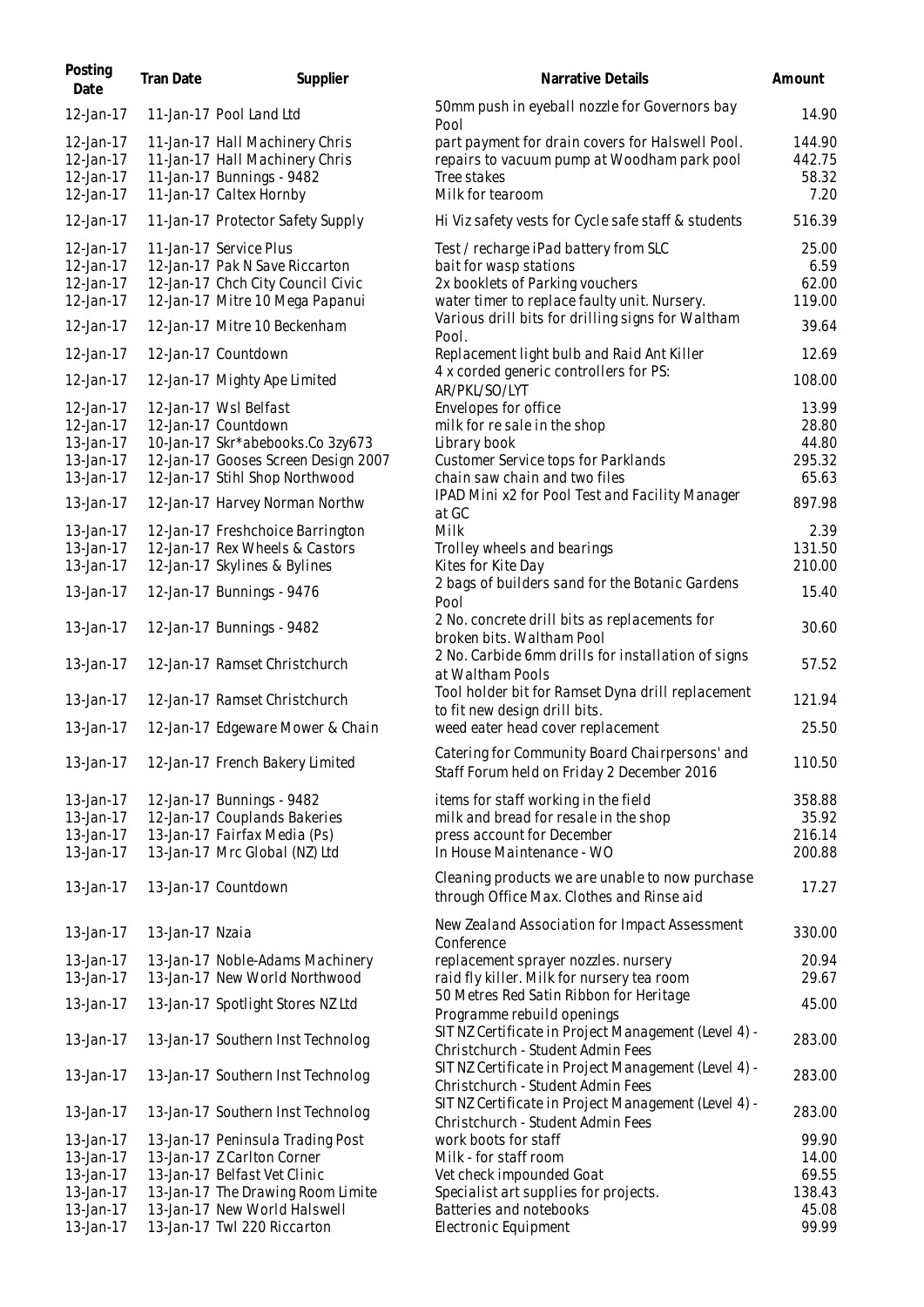| Posting<br>Date        | Tran Date         | Supplier                                                        | Narrative Details                                                                                             | Amount          |
|------------------------|-------------------|-----------------------------------------------------------------|---------------------------------------------------------------------------------------------------------------|-----------------|
| 13-Jan-17              |                   | 13-Jan-17 Mitre 10 Mega Hornby                                  | Garden irrig and tools                                                                                        | 88.67           |
| 13-Jan-17              |                   | 13-Jan-17 Irrigation Warehouse                                  | Irrig. requirements sect h                                                                                    | 171.58          |
| 13-Jan-17              |                   | 13-Jan-17 Wet & Forget Retail Ltd                               | hit man weed killer                                                                                           | 161.85          |
| 13-Jan-17              |                   | 13-Jan-17 Battery Masta Ltd                                     | 4 x 3100 mAh 18650 Li+batteries for RFID wands                                                                | 145.80          |
| 16-Jan-17              |                   | 11-Jan-17 Paypal *buildingnet                                   | Pool inspector training course, Christchurch<br>2017                                                          | 775.10          |
| 16-Jan-17              |                   | 12-Jan-17 Spotify P017bd0978                                    | 5306-4615 cafe monthly music subsription                                                                      | 12.99           |
| 16-Jan-17              |                   | 12-Jan-17 Pp*urbaani                                            | Goods for resale                                                                                              | 1881.89         |
| 16-Jan-17              |                   | 12-Jan-17 Cips Australia Pty                                    | Annual professional membership                                                                                | 415.14          |
| 16-Jan-17              |                   | 12-Jan-17 Paypal *ewpa.Org.Nz                                   | scissor lift user log book                                                                                    | 26.22           |
| 16-Jan-17              |                   | 12-Jan-17 Www.Informa.Com                                       | Library book                                                                                                  | 55.40           |
| 16-Jan-17              |                   | 13-Jan-17 Gooses Screen Design 2007                             | Fitness Uniforms for Parklands                                                                                | 818.55          |
| 16-Jan-17<br>16-Jan-17 |                   | 13-Jan-17 Couplands Bakeries<br>13-Jan-17 Createsend.Com Ema    | Team & Consultant Meeting<br>Newsline email                                                                   | 61.92<br>87.85  |
| 16-Jan-17              |                   | 13-Jan-17 Resene Paints                                         | paint shirley library                                                                                         | 66.19           |
| 16-Jan-17              | 13-Jan-17 les Ltd |                                                                 | light bulb fendalton library                                                                                  | 88.55           |
| 16-Jan-17              |                   | 13-Jan-17 Paypal *cutnpaste                                     | 20L cut and paste weed gel800885133                                                                           | 984.52          |
|                        |                   |                                                                 | BBQ table repairs GR/hooks for office (HSBC)/key                                                              |                 |
| 16-Jan-17              |                   | 13-Jan-17 Bunnings - 9482                                       | rings for LTA team                                                                                            | 222.93          |
| 16-Jan-17              |                   | 13-Jan-17 Akaroa Auto Centre Ltd                                | 2 x 9kg Gas Bottle Refill                                                                                     | 75.80           |
|                        |                   |                                                                 | Large drape for New Brighton library has been in                                                              |                 |
| 16-Jan-17              |                   | 13-Jan-17 Master Valet Drycleaners                              | storage during building repairs. required dry<br>cleaning                                                     | 140.00          |
| 16-Jan-17              |                   | 13-Jan-17 Nz Safety Blackwoods                                  | PPE                                                                                                           | 53.09           |
| 16-Jan-17              |                   | 13-Jan-17 Nz Safety Blackwoods                                  | new earmuffs, socks, and eye protection                                                                       | 163.44          |
| 16-Jan-17              |                   | 13-Jan-17 Dept Internal Affairs                                 | image for public programmes promotion                                                                         | 30.00           |
| 16-Jan-17              |                   | 13-Jan-17 Hall Machinery Chris                                  | 1 No. Jung submersible pump to assist with<br>bottom circulation of the dive well at Jellie Park              | 907.35          |
| 16-Jan-17              |                   | 13-Jan-17 Bunnings - 9476                                       | Impact sprinkler                                                                                              | 79.90           |
| 16-Jan-17              |                   | 13-Jan-17 Ross Galt Lock & Key                                  | Proximity tags and turn keys for key holders of<br><b>NKMP</b>                                                | 123.75          |
| 16-Jan-17              |                   | 13-Jan-17 Readylawn Industries                                  | ready lawn for the nursery ground                                                                             | 255.00          |
| 16-Jan-17              |                   | 13-Jan-17 Bunnings - 9482                                       | Cord shock, bolt & nut, drill long series, driver<br>bit, pliers diagonal                                     | 182.53          |
| 16-Jan-17              |                   | 14-Jan-17 Whitcoulls Riccarton 50                               | Equipment for promotional activities (games,<br>safety equipment)<br>Summer Pools, Waterwatch, Library School | 70.94           |
| 16-Jan-17              |                   | 14-Jan-17 Facebk *zp59dbss62                                    | Holidays, Library 'Wrapped Up In Books', Fittest<br>Year Yet                                                  | 222.20          |
| 16-Jan-17              |                   | 14-Jan-17 Facebk *xp59dbss62                                    | Summer Pools, Library school holidays, Library<br>Wrapped Up In Books, Pools, Waterwatch, Fittest<br>Year Yet | 777.83          |
| 16-Jan-17              |                   | 14-Jan-17 Wsl South City                                        | Frames for front doors                                                                                        | 59.98           |
| 16-Jan-17              |                   | 14-Jan-17 Ecocentral Ltd                                        | Dump fees - rubbish truck                                                                                     | 265.10          |
| 16-Jan-17              |                   | 14-Jan-17 Dropbox T3hmdyddkzjx                                  | Dropbox subscription                                                                                          | 16.62           |
| 16-Jan-17              |                   | 15-Jan-17 Vendhq.Com                                            | Vend monthly subscription libraries                                                                           | 674.00          |
| 16-Jan-17              |                   | 15-Jan-17 Mitre 10 Beckenham                                    | new cordless drill set and various nails and<br>screws                                                        | 523.05          |
| 16-Jan-17              |                   | 16-Jan-17 Ferrymead Mitre 10 Mega                               | In House Maintenance - WO                                                                                     | 8.98            |
| 16-Jan-17              |                   | 16-Jan-17 Dyers Rd Timber & Bldg                                | In House Maintenance - WO                                                                                     | 24.29           |
| 16-Jan-17              |                   | 16-Jan-17 Paper Plus Eastgate                                   | Community Development Debrief                                                                                 | 8.99            |
| 16-Jan-17              |                   | 16-Jan-17 Countdown                                             | Community Development Conference Debrief                                                                      | 34.22           |
| 16-Jan-17<br>16-Jan-17 |                   | 16-Jan-17 Twl 123 Eastgate<br>16-Jan-17 Spotlight Stores NZ Ltd | storage baskets<br>Craft material for sewing for holiday programme                                            | 26.00<br>95.90  |
|                        |                   |                                                                 |                                                                                                               |                 |
| 16-Jan-17              |                   | 16-Jan-17 Frozen Direct 2010                                    | Catering for Sod Turning for QEII                                                                             | 85.50           |
| 16-Jan-17              |                   | 16-Jan-17 Briscoes Chch Salisbury                               | Purchase of Hot Water Urns for events (sod<br>turning etc)                                                    | 239.99          |
| 16-Jan-17              |                   | 16-Jan-17 Blacks Fasteners Ltd                                  | 18 No. 4 x 25mm machine screws for gate signs at<br>parks pools                                               | 5.00            |
| 16-Jan-17<br>16-Jan-17 | 16-Jan-17 Kiwigas | 16-Jan-17 Mitre 10 Beckenham                                    | Sign of Kiwi Bike Rack Hardware<br>gas bottle swap                                                            | 12.78<br>687.70 |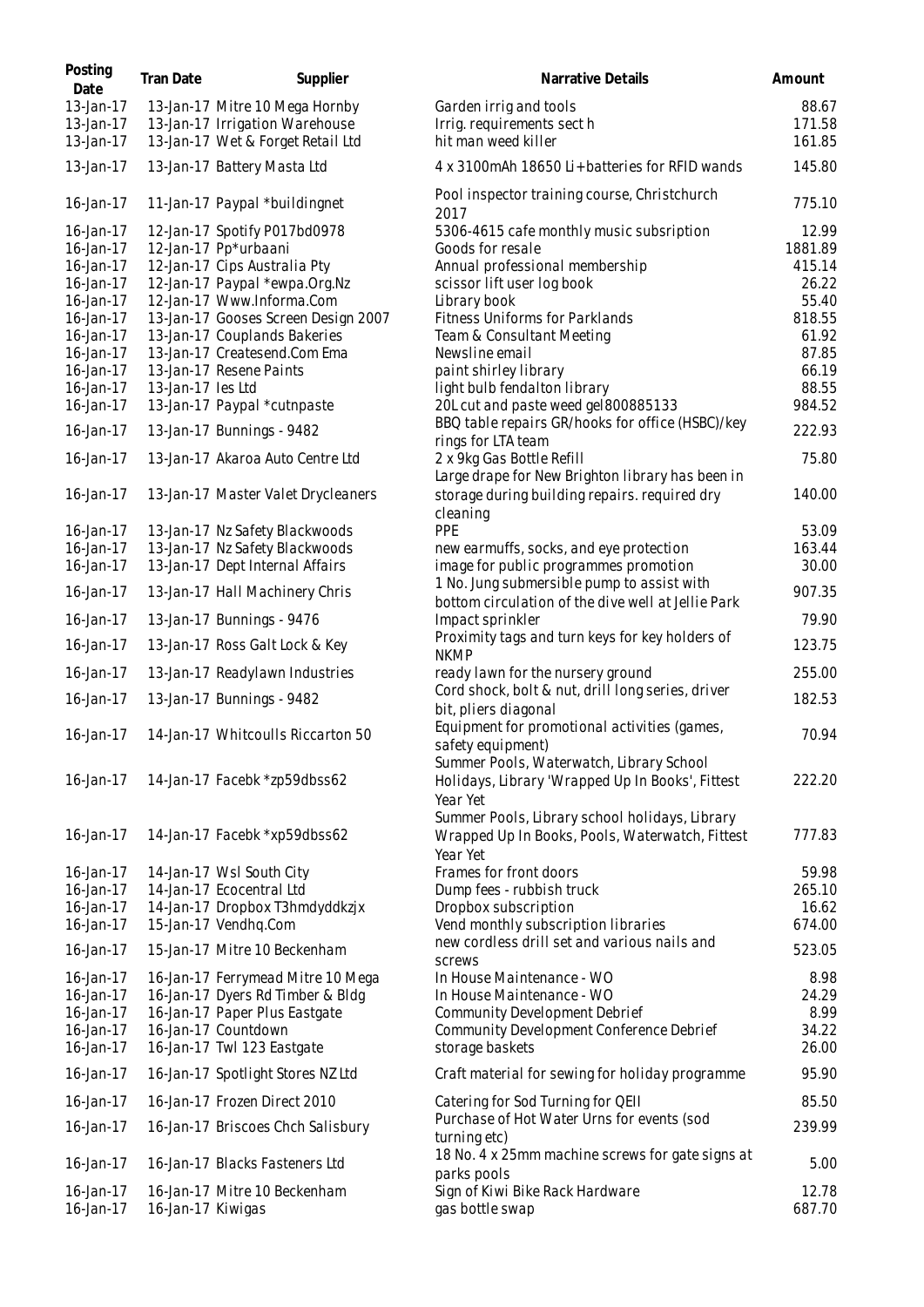| Posting<br>Date        | <b>Tran Date</b> | Supplier                                               | Narrative Details                                                                         | Amount          |
|------------------------|------------------|--------------------------------------------------------|-------------------------------------------------------------------------------------------|-----------------|
| 16-Jan-17              |                  | 16-Jan-17 Patronbase Ltd                               | Antarctic presentation at CoCA 'Speak up<br>Koreraotia 17.1.17                            | 5.00            |
| 16-Jan-17              |                  | 16-Jan-17 Nz Antarctic Society                         | NZ Antarctic Society membership 15-16<br>subscription paid 22.12.16                       | 70.00           |
| 16-Jan-17              |                  | 16-Jan-17 Four Square Akaroa                           | Catering                                                                                  | 62.33           |
| 17-Jan-17              |                  | 16-Jan-17 Nz Post Stamps Centr                         | Purchase of \$2.20 stamps for resale in BG VC<br>Shop                                     | 998.45          |
| 17-Jan-17              |                  | 16-Jan-17 Hcd Flow - Chch                              | In House Maintenance - WO                                                                 | 105.10          |
| 17-Jan-17              |                  | 16-Jan-17 St Pierres Blenheim Road                     | 5-0-02-4120 Resources for staff welcome - EC<br>team                                      | 6.40            |
| 17-Jan-17              | 16-Jan-17 Net 24 |                                                        | Webhosting for SBHP                                                                       | 34.44           |
| 17-Jan-17              |                  | 16-Jan-17 Sushi Time                                   | Community Development Conference Debrief                                                  | 26.70           |
| 17-Jan-17              |                  | 16-Jan-17 Kings Seeds (New Zealand)                    | Conference resources - Share, Learn, Activate                                             | 91.71           |
| 17-Jan-17              |                  | 16-Jan-17 Ross Galt Lock & Key                         | security and parks master keys for regional parks                                         | 350.00          |
| 17-Jan-17              |                  | 16-Jan-17 Nz Safety Blackwoods                         | <b>PPE</b>                                                                                | 435.74          |
| 17-Jan-17              | 16-Jan-17 Net 24 |                                                        | Bulletin text message service subscription<br>squeegees for removing water off covers and | 23.30           |
| 17-Jan-17              |                  | 16-Jan-17 Perennial                                    | plugger for damaged turf                                                                  | 407.00          |
| 17-Jan-17<br>17-Jan-17 |                  | 16-Jan-17 Eccocentral Ltd<br>16-Jan-17 Bunnings - 9482 | Rubbish removal of Events Storage pre festivals<br>mix for pot holes                      | 19.28<br>218.75 |
| 17-Jan-17              |                  | 16-Jan-17 Bunnings - 9482                              | Cord shock, rope trade 8mm, bit auger 10mm                                                | 171.78          |
| 17-Jan-17              |                  | 17-Jan-17 Countdown                                    | Stock for resale                                                                          | 31.12           |
| 17-Jan-17              |                  | 17-Jan-17 Ccc Parking                                  | parking for city meeting                                                                  | 5.15            |
| 17-Jan-17              |                  | 17-Jan-17 Wsl South City                               | stationary for antarctic office                                                           | 314.49          |
| 17-Jan-17              |                  | 17-Jan-17 Twl 175 South City                           | Certificate Frames - Multicultural Working Party<br>(Presented by the Mayor 17/01/2017).  | 16.00           |
| 17-Jan-17              |                  | 17-Jan-17 Fairfax Media (Ps)                           | The Press                                                                                 | 89.09           |
| 17-Jan-17              |                  | 17-Jan-17 Caltex Redwood                               | milk for staff room                                                                       | 7.00            |
| 17-Jan-17              |                  | 17-Jan-17 Ccc Parking                                  | Council Parking meter for meeting                                                         | 6.70            |
| 17-Jan-17              |                  | 17-Jan-17 Fresh Choice Parklands                       | Catering for Sod Turning at QEII Recreation &<br>Sport Centre                             | 87.38           |
| 17-Jan-17              |                  | 17-Jan-17 Ferrymead Mitre 10 Mega                      | 2 packs 4mm nylon nuts for fitting signs at Parks<br>pools                                | 15.80           |
| 17-Jan-17              |                  | 17-Jan-17 Countdown                                    | Milk for resale in the shop                                                               | 31.84           |
| 17-Jan-17              |                  | 17-Jan-17 Twl 178 Barrington                           | The Warehouse - Rubbish bin for Beckenham                                                 | 20.00           |
| 18-Jan-17              |                  |                                                        | Service Centre Boardroom                                                                  | 462.78          |
|                        |                  | 15-Jan-17 Paypal *totalbinsup                          | Replacement bin Sign of kiwi<br>5-0-02-4120 Resources for staff welcome - EC              |                 |
| 18-Jan-17              |                  | 16-Jan-17 Subway Matipo                                | team                                                                                      | 57.80           |
| 18-Jan-17              |                  | 16-Jan-17 Atlassian                                    | ITII Atlassian Confluence 2017-01/02 Monthly<br>sub                                       | 28.91           |
| 18-Jan-17              |                  | 16-Jan-17 Axure Software                               | ITDC Axure Team Monthly sub 2017-01                                                       | 283.27          |
| 18-Jan-17              |                  | 16-Jan-17 Skr*abebooks.Co 3zctms                       | Library book                                                                              | 60.02           |
| 18-Jan-17              |                  | 17-Jan-17 Ecocentral Ltd                               | dump fees Jan 2017                                                                        | 9.64            |
| 18-Jan-17              |                  | 17-Jan-17 Nz Safety Blackwoods                         | PPE                                                                                       | 275.33          |
| 18-Jan-17              |                  | 17-Jan-17 Saecowilson - Christch                       | In House Maintenance - WO                                                                 | 106.44          |
| 18-Jan-17              |                  | 17-Jan-17 Blacks Fasteners Lt                          | In House Maintenance - WO                                                                 | 1493.26         |
| 18-Jan-17              |                  | 17-Jan-17 Couplands Bakeries                           | Stock for resale                                                                          | 12.00           |
| 18-Jan-17              |                  | 17-Jan-17 Createsend.Com Ema                           | Halswell Skate Park email                                                                 | 10.39           |
| 18-Jan-17              |                  | 17-Jan-17 Akaroa Salmon NZ Ltd                         | Volunteer team xmas                                                                       | 46.20           |
| 18-Jan-17              |                  | 17-Jan-17 Kens Cameras & Video                         | 86mm UV filter for Sigma 85 1.4 lens                                                      | 175.00          |
| 18-Jan-17              |                  | 17-Jan-17 Btli Pty Ltd                                 | Gateway Process Training for VCDPS staff & Client<br>Groups                               | 4317.06         |
| 18-Jan-17              |                  | 17-Jan-17 Pet And Garden Supplier                      | Air pump for bubble column                                                                | 110.00          |
| 18-Jan-17              |                  | 17-Jan-17 Nz Safety Blackwoods                         | Safety uniform items                                                                      | 47.89           |
| 18-Jan-17              |                  | 17-Jan-17 Nz Safety Blackwoods                         | Safety uniform items for new officer                                                      | 242.14          |
| 18-Jan-17              |                  | 17-Jan-17 Deane Apparel                                | Uniform for new officer                                                                   | 262.80          |
| 18-Jan-17              |                  | 17-Jan-17 Kens Cameras & Video                         | Scanning photographs from archives                                                        | 80.04           |
| 18-Jan-17              |                  | 17-Jan-17 Pb Technologies Ltd                          | Logitech Wireless Keyboard for Les Frost<br>(Building Inspector) - Task 870310            | 66.37           |
| 18-Jan-17              |                  | 17-Jan-17 Wg2l Trade Me Pay Now                        | 5 x Easels for ASIA NZ Sponsor marquee at Lantern                                         | 289.00          |
| 18-Jan-17              |                  | 18-Jan-17 Ccc Parking                                  | Festival<br>Parking for city centre meeting                                               | 6.70            |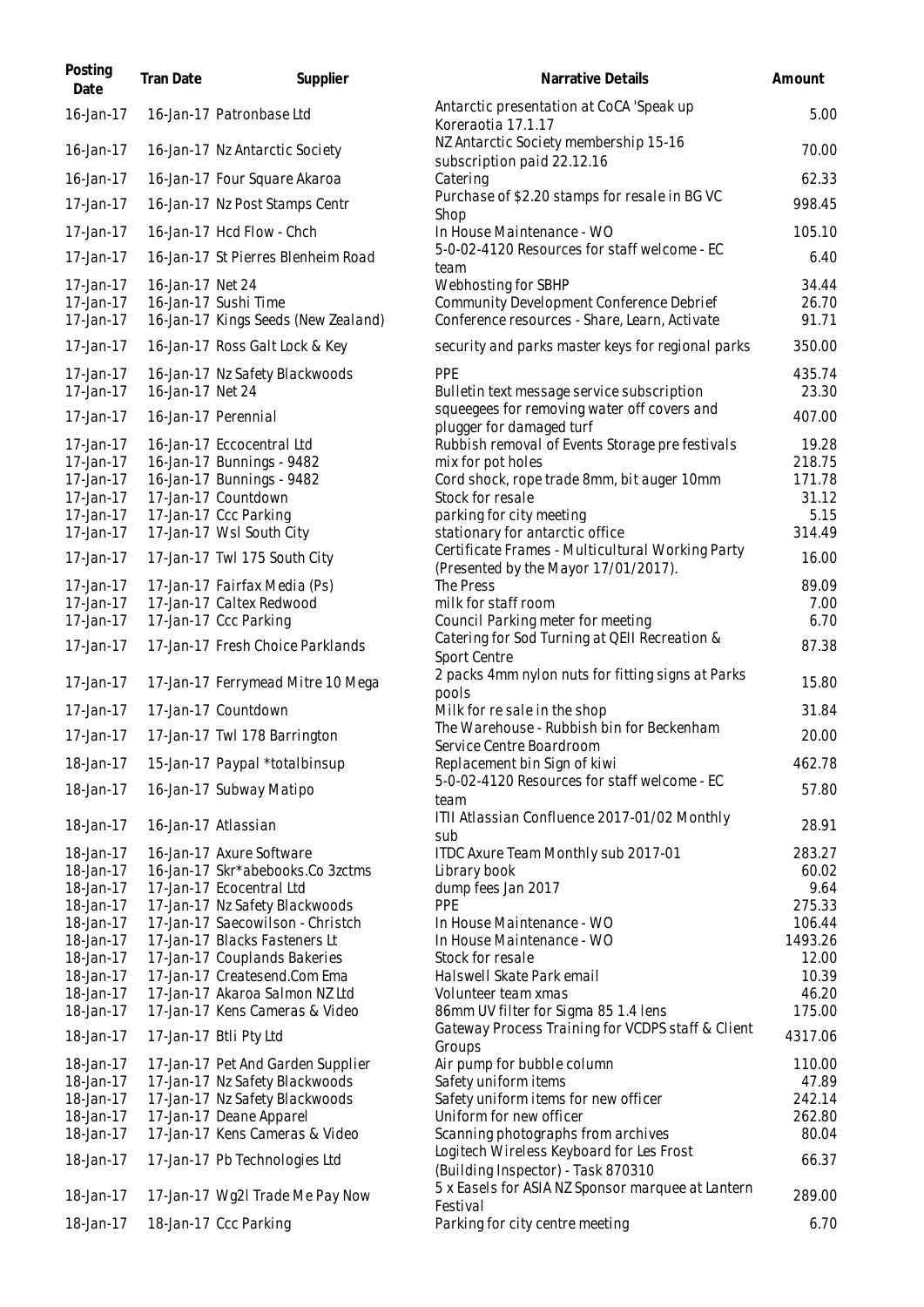| Posting<br>Date                     | Tran Date        | Supplier                                                                                 | Narrative Details                                                                                                                                                         | Amount                   |
|-------------------------------------|------------------|------------------------------------------------------------------------------------------|---------------------------------------------------------------------------------------------------------------------------------------------------------------------------|--------------------------|
| 18-Jan-17<br>18-Jan-17<br>18-Jan-17 |                  | 18-Jan-17 Wsl Hornby<br>18-Jan-17 Noel Leeming 3h<br>18-Jan-17 Pgg Wrightson Chch        | Office Supplies<br>New Fridge for Cabin 2 as old one died<br>Safety equipment purchased for new officer                                                                   | 31.51<br>599.00<br>56.72 |
| 18-Jan-17                           |                  | 18-Jan-17 The Kitchen Cafe                                                               | Lunch provided to RAMM Consultant during day                                                                                                                              | 33.40                    |
| 18-Jan-17                           |                  | 18-Jan-17 Total Pos Solutions                                                            | long training session.<br>Till tape                                                                                                                                       | 34.50                    |
| 18-Jan-17                           | 18-Jan-17 Nzra   |                                                                                          | Attendances at Just Add Water conference as a                                                                                                                             | 666.96                   |
| 18-Jan-17                           |                  | 18-Jan-17 Hamilton Taxis                                                                 | leader of Aquatics<br>Visit to Hamilton CC                                                                                                                                | 56.30                    |
| 18-Jan-17                           |                  | 18-Jan-17 Hamilton Taxis                                                                 | Visit to Hamilton CC                                                                                                                                                      | 61.30                    |
| 18-Jan-17                           |                  | 18-Jan-17 Countdown                                                                      | Milk for Carlyle; Ant poison; toothbrush for 3D kit                                                                                                                       | 19.43                    |
| 18-Jan-17<br>18-Jan-17              |                  | 18-Jan-17 Masterpet Corp Ltd<br>18-Jan-17 Xcm Group Limited                              | Dog Food supplies for the shelter<br>new pants x2 pairs                                                                                                                   | 560.45<br>190.79         |
| 18-Jan-17                           |                  | 18-Jan-17 Twl 120 Northlands                                                             | Straws for use in Holiday Programme craft<br>activity                                                                                                                     | 3.00                     |
| 18-Jan-17<br>19-Jan-17<br>19-Jan-17 |                  | 18-Jan-17 Countdown<br>3-Jan-17 Scott Technical Inst<br>16-Jan-17 Project Mgmt Institute | Straws for Holiday Programme craft activity<br>Wind meter for events Health and Safety<br>PMP Renewal Fee - Darren Moses USD60<br>Project Management Institute Membership | 3.99<br>206.43<br>86.47  |
| 19-Jan-17                           |                  | 16-Jan-17 Project Management Instit                                                      | Renewal                                                                                                                                                                   | 272.39                   |
| 19-Jan-17                           |                  | 16-Jan-17 Paypal *upvise                                                                 | Task management software<br>Training related to project 232/051 - CCC Internet                                                                                            | 207.54                   |
| 19-Jan-17                           |                  | 17-Jan-17 Dimesion Data Learning                                                         | Infrastructure Project                                                                                                                                                    | 3081.64                  |
| 19-Jan-17                           |                  | 17-Jan-17 Paknsave Moorhouse                                                             | Volunteer team xmas<br>Reference book 'The one planet life A blueprint for                                                                                                | 58.51                    |
| 19-Jan-17                           |                  | 17-Jan-17 Www.Informa.Com                                                                | low impact development'                                                                                                                                                   | 48.11                    |
| 19-Jan-17                           |                  | 17-Jan-17 App Qr Code Generator Com                                                      | QR code license for Friends                                                                                                                                               | 92.70                    |
| 19-Jan-17<br>19-Jan-17              |                  | 18-Jan-17 Trade Tools Ltd<br>18-Jan-17 The Service Company Ltd C                         | In House Maintenance - WO                                                                                                                                                 | 42.27<br>386.57          |
| 19-Jan-17                           |                  | 18-Jan-17 Nzim Southern Inc                                                              | detergent and cleaning products<br>NZIM annual Subscription fee                                                                                                           | 287.50                   |
| 19-Jan-17                           |                  | 18-Jan-17 Createsend.Com Ema                                                             | Recreation and Sport Centres Welcome Email 18                                                                                                                             | 7.71                     |
| 19-Jan-17                           |                  | 18-Jan-17 Createsend.Com Ema                                                             | January 2017<br>Cycleways newsletter                                                                                                                                      | 35.38                    |
| 19-Jan-17                           | 18-Jan-17 Airflo |                                                                                          | New pedestal fans for Group Fitness studio x 2                                                                                                                            | 719.90                   |
| 19-Jan-17                           |                  | 18-Jan-17 Zen Sushi And Dumplings                                                        | Farewell catering                                                                                                                                                         | 80.00                    |
| 19-Jan-17                           |                  | 18-Jan-17 Vanguard Group                                                                 | Replacement clips for stantions - Civic                                                                                                                                   | 132.25                   |
| 19-Jan-17                           |                  | 18-Jan-17 Pivotel Communicat                                                             | GPS location device Port Hills Inv 2239770                                                                                                                                | 45.94                    |
| 19-Jan-17                           |                  | 18-Jan-17 Pivotel Communicat                                                             | GPS location device Port Hills Inv 2239809                                                                                                                                | 45.94                    |
| 19-Jan-17                           |                  | 18-Jan-17 Sign Network Ltd                                                               | Directional signs for LTA Education Programmes                                                                                                                            | 138.00                   |
| 19-Jan-17                           |                  | 18-Jan-17 Bunnings - 9476                                                                | 2 No. magnetic gate catchers for the Botanic                                                                                                                              | 170.00                   |
| 19-Jan-17                           |                  | 18-Jan-17 Bunnings - 9476                                                                | Gardens<br>Plants sect a                                                                                                                                                  | 56.02                    |
| 19-Jan-17                           |                  | 18-Jan-17 Oderings Nurseries                                                             | Plants sect a and c                                                                                                                                                       | 229.76                   |
| 19-Jan-17                           |                  | 18-Jan-17 Dhl Express                                                                    | Customs clearence on 100 storage hooks ex Japan                                                                                                                           | 194.50                   |
| 19-Jan-17                           |                  | 18-Jan-17 Leading Edge Automot                                                           | Fitting 4G antenna & router to Mob Van 2                                                                                                                                  | 730.19                   |
| 19-Jan-17                           |                  | 18-Jan-17 Capes Medical Supplies                                                         | First Aid - Compression Bandages                                                                                                                                          | 96.29                    |
| 19-Jan-17                           |                  | 18-Jan-17 Super Cheap Auto                                                               | Replacement Electric Ball Pump                                                                                                                                            | 149.00                   |
| 19-Jan-17                           |                  | 18-Jan-17 Nz Safety Blackwoods                                                           | Uniform                                                                                                                                                                   | 110.02                   |
| 19-Jan-17                           |                  | 18-Jan-17 Dun Pub Art Gallery                                                            | Library book                                                                                                                                                              | 49.99                    |
| 19-Jan-17                           |                  | 19-Jan-17 Twl 220 Riccarton                                                              | Plastic forks and poster paint for Chinese New<br>Year children's activities                                                                                              | 19.00                    |
| 19-Jan-17<br>19-Jan-17              |                  | 19-Jan-17 Mitre 10 Mega Hornby<br>19-Jan-17 Nz Red Cross                                 | 2 x Staff signs for Fendalton Library<br>AED container for poolside                                                                                                       | 16.72<br>327.75          |
| 19-Jan-17                           |                  | 19-Jan-17 Placemakers Antigua St                                                         | Materials for Robert McDougall Art Gallery                                                                                                                                | 121.96                   |
| 19-Jan-17                           |                  | 19-Jan-17 Noble-Adams Machinery                                                          | project<br>Wheel/brackets for c/dax sprayer                                                                                                                               | 191.26                   |
| 19-Jan-17                           |                  | 19-Jan-17 Mitre 10 Beckenham                                                             | cleaning products and hardware                                                                                                                                            | 117.41                   |
| 19-Jan-17                           |                  | 19-Jan-17 Trowel Trades Chch                                                             | Paint supplies                                                                                                                                                            | 263.17                   |
| 19-Jan-17                           |                  | 19-Jan-17 Ccc Parking                                                                    | Car parking expenses for meeting                                                                                                                                          | 2.05                     |
| 19-Jan-17                           |                  | 19-Jan-17 Ccc Parking                                                                    | <b>CCC Parking</b>                                                                                                                                                        | 8.25                     |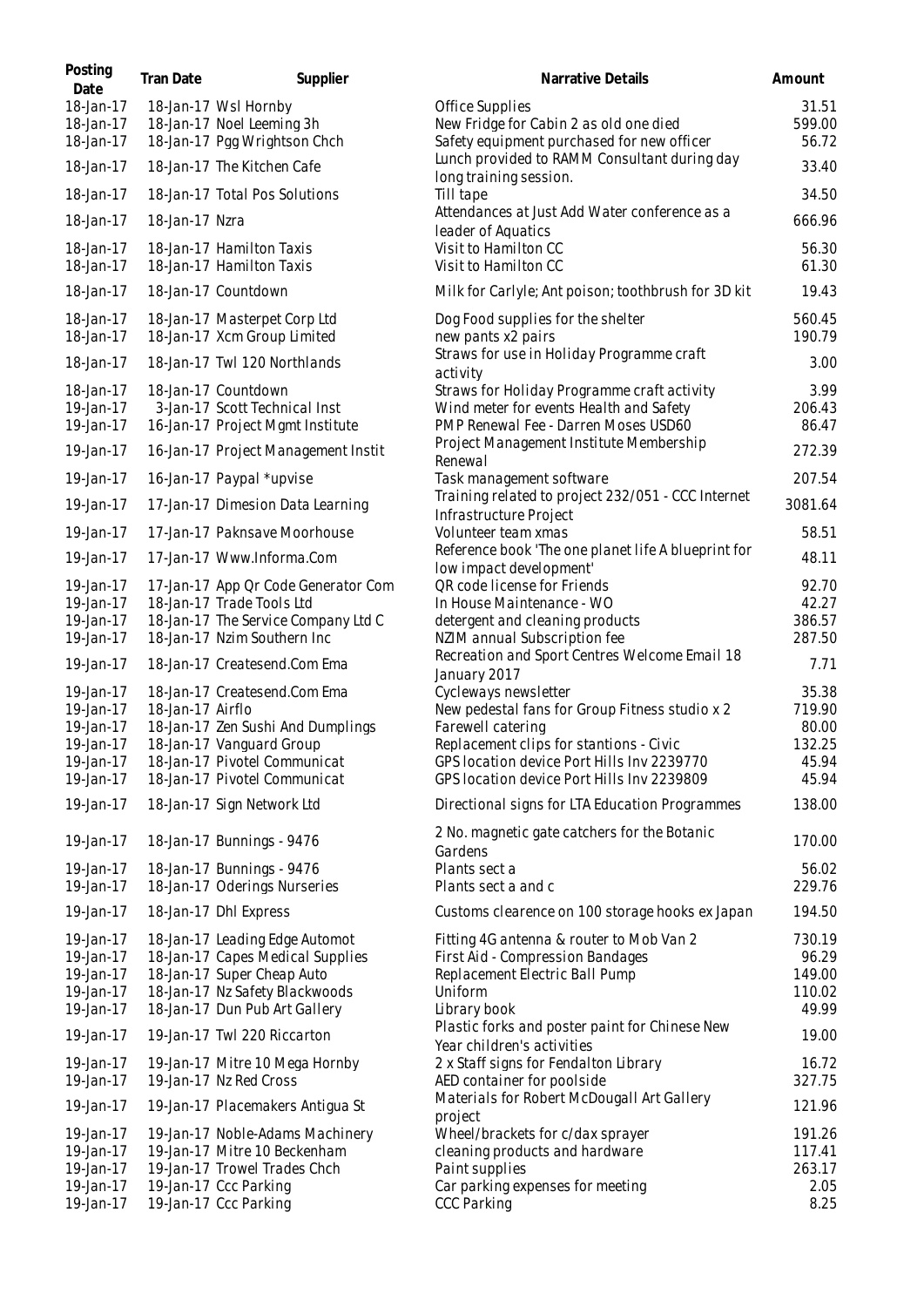| Tran Date | Supplier | Narrative Details                                                                                                                                                                                                                                                                                                                                                                                                                                                                                                                                                                                                                                                                                                                                                                                                                                                                                                                                                                                                                                                                                                                                                                                                                                                                                                                                                                                                                                                                                                                                         | Amount                                                                                                                                                                                                                                                                                                                                                                                                                                                                                                                                                                                                                                                                                                                                                                     |
|-----------|----------|-----------------------------------------------------------------------------------------------------------------------------------------------------------------------------------------------------------------------------------------------------------------------------------------------------------------------------------------------------------------------------------------------------------------------------------------------------------------------------------------------------------------------------------------------------------------------------------------------------------------------------------------------------------------------------------------------------------------------------------------------------------------------------------------------------------------------------------------------------------------------------------------------------------------------------------------------------------------------------------------------------------------------------------------------------------------------------------------------------------------------------------------------------------------------------------------------------------------------------------------------------------------------------------------------------------------------------------------------------------------------------------------------------------------------------------------------------------------------------------------------------------------------------------------------------------|----------------------------------------------------------------------------------------------------------------------------------------------------------------------------------------------------------------------------------------------------------------------------------------------------------------------------------------------------------------------------------------------------------------------------------------------------------------------------------------------------------------------------------------------------------------------------------------------------------------------------------------------------------------------------------------------------------------------------------------------------------------------------|
|           |          | Catering for Community Board bus trip 20/1/2017                                                                                                                                                                                                                                                                                                                                                                                                                                                                                                                                                                                                                                                                                                                                                                                                                                                                                                                                                                                                                                                                                                                                                                                                                                                                                                                                                                                                                                                                                                           | 47.72                                                                                                                                                                                                                                                                                                                                                                                                                                                                                                                                                                                                                                                                                                                                                                      |
|           |          | As per policy - Staff leaving function<br>screws<br>cold mix asphalt                                                                                                                                                                                                                                                                                                                                                                                                                                                                                                                                                                                                                                                                                                                                                                                                                                                                                                                                                                                                                                                                                                                                                                                                                                                                                                                                                                                                                                                                                      | 80.60<br>12.55<br>518.28<br>149.58                                                                                                                                                                                                                                                                                                                                                                                                                                                                                                                                                                                                                                                                                                                                         |
|           |          | 12 No. tubes aqua knead, roll of tape and 3 No.                                                                                                                                                                                                                                                                                                                                                                                                                                                                                                                                                                                                                                                                                                                                                                                                                                                                                                                                                                                                                                                                                                                                                                                                                                                                                                                                                                                                                                                                                                           | 295.99                                                                                                                                                                                                                                                                                                                                                                                                                                                                                                                                                                                                                                                                                                                                                                     |
|           |          | Plants for sign of Kiwi open day<br>marker cones for cycle safe team delivery                                                                                                                                                                                                                                                                                                                                                                                                                                                                                                                                                                                                                                                                                                                                                                                                                                                                                                                                                                                                                                                                                                                                                                                                                                                                                                                                                                                                                                                                             | 64.37<br>46.00                                                                                                                                                                                                                                                                                                                                                                                                                                                                                                                                                                                                                                                                                                                                                             |
|           |          | laundry powder, pegs, sunblock, shower get,<br>butter, milk for resale in the shop                                                                                                                                                                                                                                                                                                                                                                                                                                                                                                                                                                                                                                                                                                                                                                                                                                                                                                                                                                                                                                                                                                                                                                                                                                                                                                                                                                                                                                                                        | 95.67                                                                                                                                                                                                                                                                                                                                                                                                                                                                                                                                                                                                                                                                                                                                                                      |
|           |          | Office                                                                                                                                                                                                                                                                                                                                                                                                                                                                                                                                                                                                                                                                                                                                                                                                                                                                                                                                                                                                                                                                                                                                                                                                                                                                                                                                                                                                                                                                                                                                                    | 689.65                                                                                                                                                                                                                                                                                                                                                                                                                                                                                                                                                                                                                                                                                                                                                                     |
|           |          | Credit Voucher (AUD 2860.00) Dimesion Data<br>Learning Training related to project 232/051                                                                                                                                                                                                                                                                                                                                                                                                                                                                                                                                                                                                                                                                                                                                                                                                                                                                                                                                                                                                                                                                                                                                                                                                                                                                                                                                                                                                                                                                | $-2925.88$                                                                                                                                                                                                                                                                                                                                                                                                                                                                                                                                                                                                                                                                                                                                                                 |
|           |          | Volunteer team Pak n Sav cards<br>PPE work boots 2prs, gaiters 1pr                                                                                                                                                                                                                                                                                                                                                                                                                                                                                                                                                                                                                                                                                                                                                                                                                                                                                                                                                                                                                                                                                                                                                                                                                                                                                                                                                                                                                                                                                        | 400.00<br>648.54                                                                                                                                                                                                                                                                                                                                                                                                                                                                                                                                                                                                                                                                                                                                                           |
|           |          | Lunchboxes catering for Community Board bus<br>trip 20/1/2017                                                                                                                                                                                                                                                                                                                                                                                                                                                                                                                                                                                                                                                                                                                                                                                                                                                                                                                                                                                                                                                                                                                                                                                                                                                                                                                                                                                                                                                                                             | 409.00                                                                                                                                                                                                                                                                                                                                                                                                                                                                                                                                                                                                                                                                                                                                                                     |
|           |          | ITDC Balsamiq monthly sub 2017-01                                                                                                                                                                                                                                                                                                                                                                                                                                                                                                                                                                                                                                                                                                                                                                                                                                                                                                                                                                                                                                                                                                                                                                                                                                                                                                                                                                                                                                                                                                                         | 172.41<br>933.89                                                                                                                                                                                                                                                                                                                                                                                                                                                                                                                                                                                                                                                                                                                                                           |
|           |          |                                                                                                                                                                                                                                                                                                                                                                                                                                                                                                                                                                                                                                                                                                                                                                                                                                                                                                                                                                                                                                                                                                                                                                                                                                                                                                                                                                                                                                                                                                                                                           | 9.53                                                                                                                                                                                                                                                                                                                                                                                                                                                                                                                                                                                                                                                                                                                                                                       |
|           |          |                                                                                                                                                                                                                                                                                                                                                                                                                                                                                                                                                                                                                                                                                                                                                                                                                                                                                                                                                                                                                                                                                                                                                                                                                                                                                                                                                                                                                                                                                                                                                           | 25.00                                                                                                                                                                                                                                                                                                                                                                                                                                                                                                                                                                                                                                                                                                                                                                      |
|           |          |                                                                                                                                                                                                                                                                                                                                                                                                                                                                                                                                                                                                                                                                                                                                                                                                                                                                                                                                                                                                                                                                                                                                                                                                                                                                                                                                                                                                                                                                                                                                                           |                                                                                                                                                                                                                                                                                                                                                                                                                                                                                                                                                                                                                                                                                                                                                                            |
|           |          |                                                                                                                                                                                                                                                                                                                                                                                                                                                                                                                                                                                                                                                                                                                                                                                                                                                                                                                                                                                                                                                                                                                                                                                                                                                                                                                                                                                                                                                                                                                                                           | 43.98                                                                                                                                                                                                                                                                                                                                                                                                                                                                                                                                                                                                                                                                                                                                                                      |
|           |          |                                                                                                                                                                                                                                                                                                                                                                                                                                                                                                                                                                                                                                                                                                                                                                                                                                                                                                                                                                                                                                                                                                                                                                                                                                                                                                                                                                                                                                                                                                                                                           | 10.18                                                                                                                                                                                                                                                                                                                                                                                                                                                                                                                                                                                                                                                                                                                                                                      |
|           |          |                                                                                                                                                                                                                                                                                                                                                                                                                                                                                                                                                                                                                                                                                                                                                                                                                                                                                                                                                                                                                                                                                                                                                                                                                                                                                                                                                                                                                                                                                                                                                           | 11.95                                                                                                                                                                                                                                                                                                                                                                                                                                                                                                                                                                                                                                                                                                                                                                      |
|           |          |                                                                                                                                                                                                                                                                                                                                                                                                                                                                                                                                                                                                                                                                                                                                                                                                                                                                                                                                                                                                                                                                                                                                                                                                                                                                                                                                                                                                                                                                                                                                                           | 12.99                                                                                                                                                                                                                                                                                                                                                                                                                                                                                                                                                                                                                                                                                                                                                                      |
|           |          | Ear plugs for poolside staff, Eyewash for 1st Aid,<br>spill kit for steam generator acid.                                                                                                                                                                                                                                                                                                                                                                                                                                                                                                                                                                                                                                                                                                                                                                                                                                                                                                                                                                                                                                                                                                                                                                                                                                                                                                                                                                                                                                                                 | 385.69                                                                                                                                                                                                                                                                                                                                                                                                                                                                                                                                                                                                                                                                                                                                                                     |
|           |          | expansion joints, cleaning equipment                                                                                                                                                                                                                                                                                                                                                                                                                                                                                                                                                                                                                                                                                                                                                                                                                                                                                                                                                                                                                                                                                                                                                                                                                                                                                                                                                                                                                                                                                                                      | 443.22                                                                                                                                                                                                                                                                                                                                                                                                                                                                                                                                                                                                                                                                                                                                                                     |
|           |          | Training/Northern arena visit                                                                                                                                                                                                                                                                                                                                                                                                                                                                                                                                                                                                                                                                                                                                                                                                                                                                                                                                                                                                                                                                                                                                                                                                                                                                                                                                                                                                                                                                                                                             | 61.70                                                                                                                                                                                                                                                                                                                                                                                                                                                                                                                                                                                                                                                                                                                                                                      |
|           |          |                                                                                                                                                                                                                                                                                                                                                                                                                                                                                                                                                                                                                                                                                                                                                                                                                                                                                                                                                                                                                                                                                                                                                                                                                                                                                                                                                                                                                                                                                                                                                           | 32.88                                                                                                                                                                                                                                                                                                                                                                                                                                                                                                                                                                                                                                                                                                                                                                      |
|           |          |                                                                                                                                                                                                                                                                                                                                                                                                                                                                                                                                                                                                                                                                                                                                                                                                                                                                                                                                                                                                                                                                                                                                                                                                                                                                                                                                                                                                                                                                                                                                                           | 24.73                                                                                                                                                                                                                                                                                                                                                                                                                                                                                                                                                                                                                                                                                                                                                                      |
|           |          |                                                                                                                                                                                                                                                                                                                                                                                                                                                                                                                                                                                                                                                                                                                                                                                                                                                                                                                                                                                                                                                                                                                                                                                                                                                                                                                                                                                                                                                                                                                                                           | 149.50                                                                                                                                                                                                                                                                                                                                                                                                                                                                                                                                                                                                                                                                                                                                                                     |
|           |          | gloves for nursery work                                                                                                                                                                                                                                                                                                                                                                                                                                                                                                                                                                                                                                                                                                                                                                                                                                                                                                                                                                                                                                                                                                                                                                                                                                                                                                                                                                                                                                                                                                                                   | 17.59                                                                                                                                                                                                                                                                                                                                                                                                                                                                                                                                                                                                                                                                                                                                                                      |
|           |          | Dune Restoration Conference                                                                                                                                                                                                                                                                                                                                                                                                                                                                                                                                                                                                                                                                                                                                                                                                                                                                                                                                                                                                                                                                                                                                                                                                                                                                                                                                                                                                                                                                                                                               | 140.00<br>89.99                                                                                                                                                                                                                                                                                                                                                                                                                                                                                                                                                                                                                                                                                                                                                            |
|           |          |                                                                                                                                                                                                                                                                                                                                                                                                                                                                                                                                                                                                                                                                                                                                                                                                                                                                                                                                                                                                                                                                                                                                                                                                                                                                                                                                                                                                                                                                                                                                                           |                                                                                                                                                                                                                                                                                                                                                                                                                                                                                                                                                                                                                                                                                                                                                                            |
|           |          | Centre.                                                                                                                                                                                                                                                                                                                                                                                                                                                                                                                                                                                                                                                                                                                                                                                                                                                                                                                                                                                                                                                                                                                                                                                                                                                                                                                                                                                                                                                                                                                                                   | 170.65                                                                                                                                                                                                                                                                                                                                                                                                                                                                                                                                                                                                                                                                                                                                                                     |
|           |          | Standard Solution for Volatile Fatty Acid analysis                                                                                                                                                                                                                                                                                                                                                                                                                                                                                                                                                                                                                                                                                                                                                                                                                                                                                                                                                                                                                                                                                                                                                                                                                                                                                                                                                                                                                                                                                                        | 1952.70                                                                                                                                                                                                                                                                                                                                                                                                                                                                                                                                                                                                                                                                                                                                                                    |
|           |          | Security equipment to access and resecure a site                                                                                                                                                                                                                                                                                                                                                                                                                                                                                                                                                                                                                                                                                                                                                                                                                                                                                                                                                                                                                                                                                                                                                                                                                                                                                                                                                                                                                                                                                                          | 206.70                                                                                                                                                                                                                                                                                                                                                                                                                                                                                                                                                                                                                                                                                                                                                                     |
|           |          | Protector Clothing for new staff                                                                                                                                                                                                                                                                                                                                                                                                                                                                                                                                                                                                                                                                                                                                                                                                                                                                                                                                                                                                                                                                                                                                                                                                                                                                                                                                                                                                                                                                                                                          | 9.66<br>161.73                                                                                                                                                                                                                                                                                                                                                                                                                                                                                                                                                                                                                                                                                                                                                             |
|           |          | Flats                                                                                                                                                                                                                                                                                                                                                                                                                                                                                                                                                                                                                                                                                                                                                                                                                                                                                                                                                                                                                                                                                                                                                                                                                                                                                                                                                                                                                                                                                                                                                     | 172.01                                                                                                                                                                                                                                                                                                                                                                                                                                                                                                                                                                                                                                                                                                                                                                     |
|           |          | Library book                                                                                                                                                                                                                                                                                                                                                                                                                                                                                                                                                                                                                                                                                                                                                                                                                                                                                                                                                                                                                                                                                                                                                                                                                                                                                                                                                                                                                                                                                                                                              | 17.81                                                                                                                                                                                                                                                                                                                                                                                                                                                                                                                                                                                                                                                                                                                                                                      |
|           |          | NZRA - Pool Test License Fee 2016/2017 - Pioneer                                                                                                                                                                                                                                                                                                                                                                                                                                                                                                                                                                                                                                                                                                                                                                                                                                                                                                                                                                                                                                                                                                                                                                                                                                                                                                                                                                                                                                                                                                          | 517.50                                                                                                                                                                                                                                                                                                                                                                                                                                                                                                                                                                                                                                                                                                                                                                     |
|           |          | Parking for NZ Rugby Planning mtg<br>car parking for city meeting<br>The Press subscription<br>The Press subscription<br>Belfast skate jam supplies for BBQ<br>Stamps for children's library network<br>The Press subscription CAG library<br>Electricial tape and cable ties for Summer pools                                                                                                                                                                                                                                                                                                                                                                                                                                                                                                                                                                                                                                                                                                                                                                                                                                                                                                                                                                                                                                                                                                                                                                                                                                                            | 6.70<br>5.15<br>40.90<br>40.90<br>14.18<br>147.20<br>39.38<br>30.35<br>67.82                                                                                                                                                                                                                                                                                                                                                                                                                                                                                                                                                                                                                                                                                               |
|           |          | 19-Jan-17 Countdown<br>19-Jan-17 New World South City<br>19-Jan-17 Placemakers Riccarton<br>19-Jan-17 Placemakers Riccarton<br>19-Jan-17 Nzra<br>19-Jan-17 Mitre 10 Mega Hornby<br>19-Jan-17 Mitre 10 Beckenham<br>19-Jan-17 Trademe Paynow<br>19-Jan-17 Countdown<br>18-Jan-17 Zoho Corporation<br>18-Jan-17 Dimesion Data Learning<br>18-Jan-17 Paknsave Moorhouse<br>18-Jan-17 Outsider Mountain Sprt<br>18-Jan-17 Paypal *filltheirlu<br>18-Jan-17 Balsamiq Trid726510<br>18-Jan-17 Wpy*cerberus Llc<br>18-Jan-17 Hms Airport Terminal<br>18-Jan-17 Christchurch Airport<br>18-Jan-17 Abebooks.Com<br>19-Jan-17 Createsend.Com Ema<br>19-Jan-17 Bunnings - 9476<br>19-Jan-17 Spotify P01858c38f<br>19-Jan-17 Nz Safety Blackwoods<br>19-Jan-17 Bunnings - 9476<br>19-Jan-17 Coffee Club Albany<br>19-Jan-17 New World Fendalton<br>19-Jan-17 Createsend.Com Ema<br>19-Jan-17 Workplace Safety Sup<br>19-Jan-17 Nz Safety Blackwoods<br>19-Jan-17 Lil Regie Ltd<br>19-Jan-17 Ballingers Hunting & Fish<br>19-Jan-17 Elite Fitness - Dps<br>19-Jan-17 Sigma Aldrich Nz<br>19-Jan-17 Bunnings - 9476<br>19-Jan-17 Blacks Fasteners Lt<br>19-Jan-17 Nz Safety Blackwoods<br>19-Jan-17 Vendella International<br>19-Jan-17 Abebooks.Com<br>20-Jan-17 Nzra<br>20-Jan-17 Ccc Parking<br>20-Jan-17 Ccc Parking<br>20-Jan-17 Fairfaxmedia Recurring<br>20-Jan-17 Fairfaxmedia Recurring<br>20-Jan-17 Pak N Save Northlands<br>20-Jan-17 Rubber Stamps<br>20-Jan-17 Fairfaxmedia Recurring<br>20-Jan-17 Ferrymead Mitre 10 Mega<br>20-Jan-17 Mitre 10 Beckenham | & meeting 30/1/17<br>Jaws conference<br>hacksaw blades for Jellie park<br>Database software subscription for Antarctic<br>ITTI Cerberus FTP Annual maintenance<br>Coffee at airport<br>CH airport carparking<br>Library book<br>5001-4312 EDM Event Info<br>Paint for book case for YA area<br>5-3-08-4401 Monthly Spotify Account<br>Aquakneadit tile and gap filler for leisure pool<br>Lunch for 2 x staff while in Auckland for<br>plug boards for Antarctic Office<br>Art Gallery email<br>work safety supplies<br>Registration Fee to attend a day conference called<br>Hat purchased for new officer<br>Replacement power bands for Pioneer Fitness<br>Sign of Kiwi Bike Rack Hardware<br>Tea, coffee, milk and hot chocolate for Tourist<br>Gloves, wonder weeders |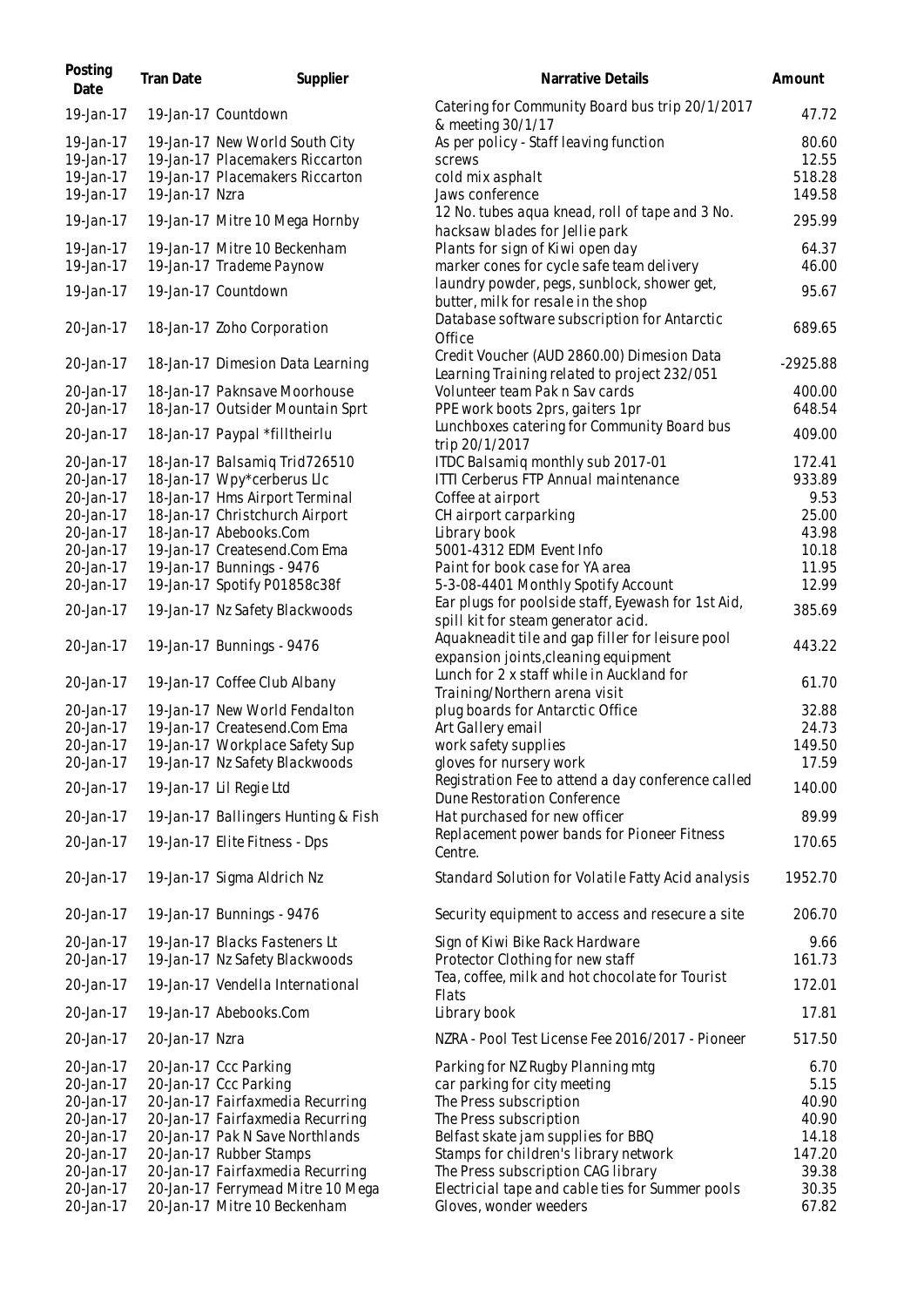| Posting<br>Date        | Tran Date | Supplier                                                      | Narrative Details                                                                         | Amount         |
|------------------------|-----------|---------------------------------------------------------------|-------------------------------------------------------------------------------------------|----------------|
| 20-Jan-17              |           | 20-Jan-17 Modica Group Limited                                | Service Contract to SMS one month payment<br>Finger Tip Library                           | 131.22         |
| 20-Jan-17              |           | 20-Jan-17 Twl 175 South City                                  | Toothbrushes & craft knives for 3D kits                                                   | 6.00           |
| 20-Jan-17              |           | 20-Jan-17 Belfast Vet Clinic                                  | Medication/injections etc for goat impounded at<br>shelter                                | 75.75          |
| 23-Jan-17              |           | 19-Jan-17 Surveymonkey                                        | Required for TRIM eLearning                                                               | 35.00          |
| 23-Jan-17              |           | 19-Jan-17 Paypal *library Elf                                 | ITCU LibraryElf BiAnnual Invoices x2                                                      | 1178.14        |
| 23-Jan-17              |           | 19-Jan-17 Skr*abebooks.Co 3zg3t4                              | Library book                                                                              | 37.35          |
| 23-Jan-17<br>23-Jan-17 |           | 20-Jan-17 Ecocentral Ltd<br>20-Jan-17 Blacks Fasteners Lt     | dump fees Jan 2017<br><b>Workshop Consumables</b>                                         | 9.64<br>22.82  |
| 23-Jan-17              |           | 20-Jan-17 S & T Stainless                                     | In House Maintenance - WO                                                                 | 28.75          |
| 23-Jan-17              |           | 20-Jan-17 Bp 2go Linwood                                      | Fuel for Boat                                                                             | 43.58          |
| 23-Jan-17              |           | 20-Jan-17 Saecowilson - Christch                              | In House Maintenance - WO                                                                 | 393.88         |
| 23-Jan-17              |           | 20-Jan-17 Jaycar Pty Ltd                                      | Purchase monitoring equipment                                                             | 142.00         |
| 23-Jan-17              |           | 20-Jan-17 Bunnings - 9476                                     | Purchased monitoring equipment                                                            | 148.74         |
| 23-Jan-17              |           | 20-Jan-17 Nzia Website                                        | NZ Institute of architects membership                                                     | 467.66         |
| 23-Jan-17              |           | 20-Jan-17 Gold Band Taxis                                     | taxi for Scott Base 60th Dinner at Canterbury Club                                        | 20.10          |
| 23-Jan-17              |           | 20-Jan-17 Createsend.Com Ema                                  | Newsline 20/1/17                                                                          | 87.49          |
| 23-Jan-17              |           | 20-Jan-17 Createsend.Com Ema                                  | Art Gallery newsletter                                                                    | 116.37         |
| 23-Jan-17              |           | 20-Jan-17 Nz Safety Blackwoods<br>20-Jan-17 Farmers - Shirley | replacement boots, nursery staff                                                          | 178.14<br>2.79 |
| 23-Jan-17<br>23-Jan-17 |           | 20-Jan-17 Reading Cinemas                                     | Resource for Storytime Pack<br>Prizes for Summertime Reading Club                         | 100.00         |
| 23-Jan-17              |           | 20-Jan-17 Whitcoulls Thepalms 47                              | Movie passes for Summertime reading                                                       | 100.00         |
| 23-Jan-17              |           | 20-Jan-17 Caltex Hornby                                       | Milk for tearoom                                                                          | 7.20           |
| 23-Jan-17              |           | 20-Jan-17 Super Cheap Auto                                    | Ratchet Straps for transporting Lanterns                                                  | 38.99          |
| 23-Jan-17              |           | 20-Jan-17 Unity Books                                         | Library books                                                                             | 255.70         |
| 23-Jan-17              |           | 21-Jan-17 Bunnings - 9476                                     | fence stain & brushes for Ihutai trust vols to<br>paint 6 bridges at Charlesworth reserve | 268.68         |
| 23-Jan-17              |           | 21-Jan-17 Pakn Save Rangiora                                  | Multi-plug for office                                                                     | 2.45           |
| 23-Jan-17              |           | 21-Jan-17 Har*harvard Busns Rev                               | Subscription for HBR Strategy Publications                                                | 240.00         |
| 23-Jan-17              |           | 21-Jan-17 Mitre 10 Rangiora                                   | Additional bolts etc for c/dax                                                            | 5.90           |
| 23-Jan-17              |           | 21-Jan-17 Pak N Save Northlands                               | St Albans Skate Jam BBQ included bread, sauce                                             | 57.56          |
| 23-Jan-17              |           | 21-Jan-17 Kennards Hire NZ Ltd                                | Generator Hire for St Albans Skate Jam All<br>receipts disposed of by the cleaner         | 110.00         |
| 23-Jan-17              |           | 21-Jan-17 Ecocentral Ltd                                      | Dump fees                                                                                 | 197.62         |
| 23-Jan-17              |           | 22-Jan-17 Couplands Bakeries                                  | Milk and bread for resale in the shop                                                     | 26.12          |
| 23-Jan-17              |           | 23-Jan-17 Ccc Parking                                         | Parking for city centre meeting                                                           | 2.50           |
| 23-Jan-17              |           | 23-Jan-17 Ccc Parking                                         | Parking for city centre meeting                                                           | 5.15           |
| 23-Jan-17              |           | 23-Jan-17 Fendalton Service Ctr                               | Parking Coupons                                                                           | 62.00          |
| 23-Jan-17              |           | 23-Jan-17 Countdown                                           | tissues for staff                                                                         | 10.06          |
| 23-Jan-17              |           | 23-Jan-17 Countdown                                           | Supplies for meeting box to be taken for external<br>community meetings                   | 136.69         |
| 23-Jan-17              |           | 23-Jan-17 Lotsa Goodies                                       | \$2 shop reading glasses for customer use                                                 | 10.00          |
| 23-Jan-17              |           | 23-Jan-17 Aarque Group Limited                                | Matt Black Ink cartridge for HP 4100 printer                                              | 326.91         |
| 23-Jan-17              |           | 23-Jan-17 Placemakers Riccarton                               | Holesaw, filler, sandpaper and studfinder for                                             | 284.35         |
|                        |           |                                                               | Gallery workshop.                                                                         |                |
| 23-Jan-17<br>23-Jan-17 |           | 23-Jan-17 Countdown<br>23-Jan-17 Sound Business Systems       | Antiseptic cream for First Aid kit<br>Cable to enable recording                           | 9.99<br>113.74 |
| 23-Jan-17              |           | 23-Jan-17 Culverden Bakery                                    | Food and drink expenses during an outward loan                                            | 11.00          |
| 23-Jan-17              |           | 23-Jan-17 Mobil Murchison                                     | delivery trip<br>fuel gallery van mccahon loan to the Suter                               | 67.12          |
|                        |           |                                                               | Return of HDMI leads and swap for correct type -                                          |                |
| 23-Jan-17              |           | 23-Jan-17 Jaycar Pty Ltd                                      | see associated purchase                                                                   | 11.90          |
| 23-Jan-17              |           | 23-Jan-17 Battery Masta Ltd                                   | Check & re-shrink-wrap batteries for RFID Wand                                            | 75.00          |
| 23-Jan-17              |           | 23-Jan-17 Jaycar Pty Ltd                                      | HDMI leads for UR LC1 - see associated purchase                                           | 199.80         |
| 24-Jan-17              |           | 22-Jan-17 Whitcoulls Riccarton 50                             | Resources for promotional activity                                                        | 34.99          |
| 24-Jan-17              |           | 23-Jan-17 Smc Pneumatics (NZ)                                 | In House Maintenance - WO                                                                 | 67.00          |
| 24-Jan-17              |           | 23-Jan-17 Priest Sheetmetal And Pla                           | In House Maintenance - WO                                                                 | 376.05         |
| 24-Jan-17              |           | 23-Jan-17 Wilson Parking                                      | Car Parking for Intelli Workship - Civic                                                  | 11.60          |
| 24-Jan-17              |           | 23-Jan-17 P935 Chester Street                                 | Parking for Town Hall PCG meeting<br>V Base external stakeholder meeting hosted by        | 6.10           |
| 24-Jan-17              |           | 23-Jan-17 Vbase Hagley Oval                                   | CCC                                                                                       | 107.00         |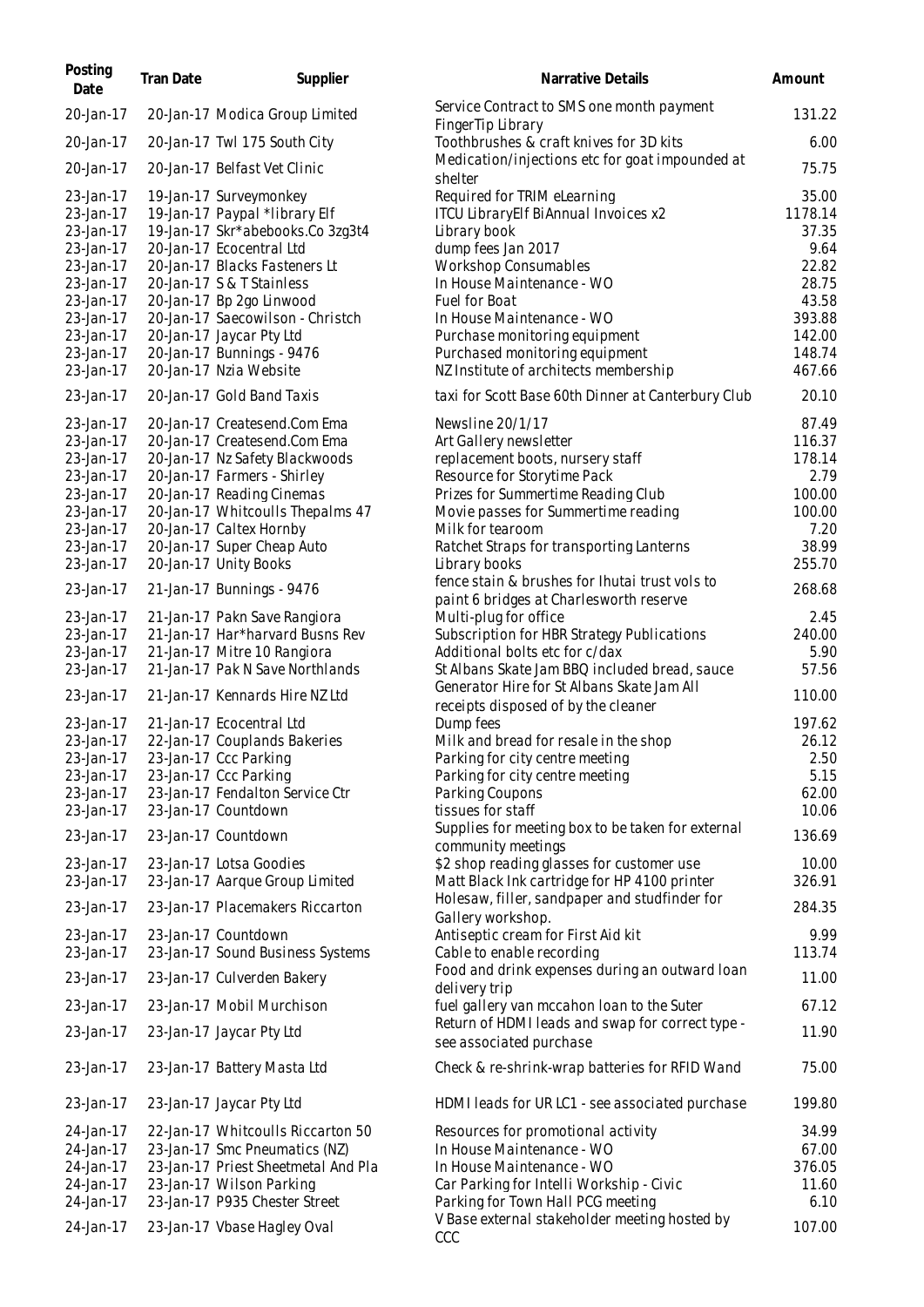| Posting<br>Date        | <b>Tran Date</b> | Supplier                                                    | Narrative Details                                                                      | Amount          |
|------------------------|------------------|-------------------------------------------------------------|----------------------------------------------------------------------------------------|-----------------|
| 24-Jan-17              |                  | 23-Jan-17 Officemax                                         | Wall Calendar                                                                          | 6.00            |
| 24-Jan-17              |                  | 23-Jan-17 Createsend.Com Ema                                | Waterways Wetlands and Drainage Guide                                                  | 14.43           |
| 24-Jan-17              |                  | 23-Jan-17 Farmers - Shirley                                 | tea towels for community meeting kit box<br>Planter Bags for Social Housing Programme. | 22.45           |
| 24-Jan-17              |                  | 23-Jan-17 Bunnings - 9476                                   | Required to house tenant plants while gardens<br>are dug up                            | 50.38           |
| 24-Jan-17              |                  | 23-Jan-17 Nams Group Ltd                                    | Registration NAMS                                                                      | 684.25          |
| 24-Jan-17              |                  | 23-Jan-17 Parkhouse Rd Garden                               | compost avebury garden                                                                 | 214.04          |
| 24-Jan-17              |                  | 23-Jan-17 Papertree                                         | Postage box                                                                            | 5.00            |
| 24-Jan-17              |                  | 23-Jan-17 Pb Technologies Ltd                               | Logitech K400 Plus Black Wireless Touch - Task<br>896398                               | 66.37           |
| 24-Jan-17              |                  | 23-Jan-17 Hynds Pipe Systems Limite                         | grate by drinking tap rake for shed                                                    | 112.95          |
| 24-Jan-17              |                  | 23-Jan-17 Xcm Group Limited                                 | x1 pair shorts, x1 pair pants lyndon hack                                              | 171.70          |
| 24-Jan-17              |                  | 23-Jan-17 Npdc-Gbag Online                                  | Library book                                                                           | 118.00          |
| 24-Jan-17              |                  | 24-Jan-17 Wsl Eastgate                                      | Invoice book and EFT machine rolls                                                     | 44.90           |
| 24-Jan-17              |                  | 24-Jan-17 Countdown                                         | Resale goods for shop                                                                  | 62.99           |
| 24-Jan-17              |                  | 24-Jan-17 Ferrymead Mitre 10 Mega                           | Maintenance materials and equiptment                                                   | 123.84          |
| 24-Jan-17              |                  | 24-Jan-17 Twl 123 Eastgate                                  | Replacement Micro wave oven                                                            | 149.00          |
| 24-Jan-17              |                  | 24-Jan-17 Uoc Parking Meters                                | Parking in city centre for meeting                                                     | 4.25            |
| 24-Jan-17              |                  | 24-Jan-17 Noel Leeming 12                                   | 32GB camera memory card                                                                | 34.99           |
|                        |                  |                                                             | USB 3 lead and USB extension cable for camera                                          |                 |
| 24-Jan-17              |                  | 24-Jan-17 Jaycar Pty Ltd                                    | tethering                                                                              | 62.80           |
| 24-Jan-17              |                  | 24-Jan-17 Wsl South City                                    | pencil cases for LTA Education Programme                                               | 13.50           |
| 24-Jan-17              |                  | 24-Jan-17 Just Incredible                                   | Digital magnetic timer for LTA programme                                               | 59.90           |
| 24-Jan-17              |                  | 24-Jan-17 Countdown                                         | Milk for resale in the shop                                                            | 31.12           |
| 25-Jan-17              |                  | 23-Jan-17 Sprout Social                                     | 5001-4342 Monthly social media platform                                                | 84.43           |
| 25-Jan-17              |                  | 23-Jan-17 Whitcoulls Thepalms 47                            | scissors purchased for staff as had completely<br>run out                              | 29.97           |
| 25-Jan-17              |                  | 23-Jan-17 Commercial Hotel Ltd                              | Food and drink expenses during an outward loan<br>delivery trip                        | 16.50           |
| 25-Jan-17              |                  | 23-Jan-17 Urban Eatery & Oyster Bar                         | Food and drink expenses during an outward loan<br>delivery trip                        | 64.00           |
| 25-Jan-17<br>25-Jan-17 |                  | 24-Jan-17 Saxon Appliances<br>24-Jan-17 Blacks Fasteners Lt | Replacement power flex for vac. cleaner<br>In House Maintenance - WO                   | 41.54<br>549.49 |
| 25-Jan-17              |                  | 24-Jan-17 Bp 2go Ashburton                                  | Fuel for travel to Antarctic exhibition and<br>presentation in Dunedin                 | 44.43           |
| 25-Jan-17              |                  | 24-Jan-17 Bunnings - 9476                                   | Hose parts for cleaning                                                                | 6.97            |
| 25-Jan-17              |                  | 24-Jan-17 Bunnings - 9476                                   | Hose connectors and painting equip for teach<br>pool                                   | 86.62           |
| 25-Jan-17              |                  | 24-Jan-17 Createsend.Com Ema                                | QEII Park update                                                                       | 16.69           |
| 25-Jan-17              |                  | 24-Jan-17 Pearsons Coal & Garden                            | 800885124Top soil                                                                      | 20.00           |
| 25-Jan-17              |                  | 24-Jan-17 Ecocentral Ltd                                    | dump fees                                                                              | 33.74           |
| 25-Jan-17              |                  | 24-Jan-17 Pulp Kitchen Catering                             | 15 December 2016 - Council meeting catering                                            | 500.25          |
| 25-Jan-17              |                  | 24-Jan-17 Vehicle Testing Nz                                | wof for truck 827                                                                      | 57.00           |
| 25-Jan-17              |                  | 24-Jan-17 Nz Safety Blackwoods                              | Shelving for the Gallery shop                                                          | 134.90          |
| 25-Jan-17              |                  | 24-Jan-17 Beechwoods Cafe                                   | Food and drink expenses during an outward loan<br>delivery trip                        | 32.70           |
| 25-Jan-17              |                  | 24-Jan-17 The Kitchen                                       | Food and drink expenses during an outward loan<br>delivery trip                        | 44.00           |
| 25-Jan-17              |                  | 24-Jan-17 Tower Junction                                    | Courier rose bud wood to tasman bay                                                    | 14.70           |
| 25-Jan-17              |                  | 24-Jan-17 Bunnings - 9476                                   | Hose, plants, sprayers                                                                 | 325.20          |
| 25-Jan-17              |                  | 24-Jan-17 Westfield Gift Card                               | gift cards Chch Faery Circle Sparks                                                    | 505.00          |
| 25-Jan-17              |                  | 24-Jan-17 Westfield Gift Card                               | vouchers Christchurch faery Circle for Lazy<br>Sundays                                 | 805.00          |
| 25-Jan-17              |                  | 24-Jan-17 Couplands Bakeries                                | Bread for resale in the shop                                                           | 12.00           |
| 25-Jan-17              |                  | 24-Jan-17 Edward Gibbon Cranford                            | Toilet seat for disabled womens bathroom                                               | 163.54          |
| 25-Jan-17              |                  | 24-Jan-17 Scorpio Books                                     | Library book                                                                           | 39.99           |
| 25-Jan-17              |                  | 24-Jan-17 Npdc-Gbag Online                                  | Library book                                                                           | 65.00           |
| 25-Jan-17              |                  | 25-Jan-17 Gold Band Taxis                                   | Taxi whilst working at MBIE in Wellington.                                             | 39.80           |
| 25-Jan-17              |                  | 25-Jan-17 Wgtn Combined Taxis                               | Taxi whilst working at MBIE in Wellington.                                             | 40.30           |
| 25-Jan-17              |                  | 25-Jan-17 Ferrymead Mitre 10 Mega                           | In House Maintenance - WO                                                              | 16.97           |
| 25-Jan-17              |                  | 25-Jan-17 Hydraquip                                         | Hose Fittings - General Cleaning                                                       | 168.09          |
| 25-Jan-17              |                  | 25-Jan-17 Ccc Parking                                       | Parking for mtg with Finance Team                                                      | 5.15            |
| 25-Jan-17              |                  | 25-Jan-17 Ccc Parking                                       | Parking for Vbase Board mtg                                                            | 6.70            |
| 25-Jan-17              |                  | 25-Jan-17 Twl 175 South City                                | Bubble machine for programming                                                         | 22.10           |